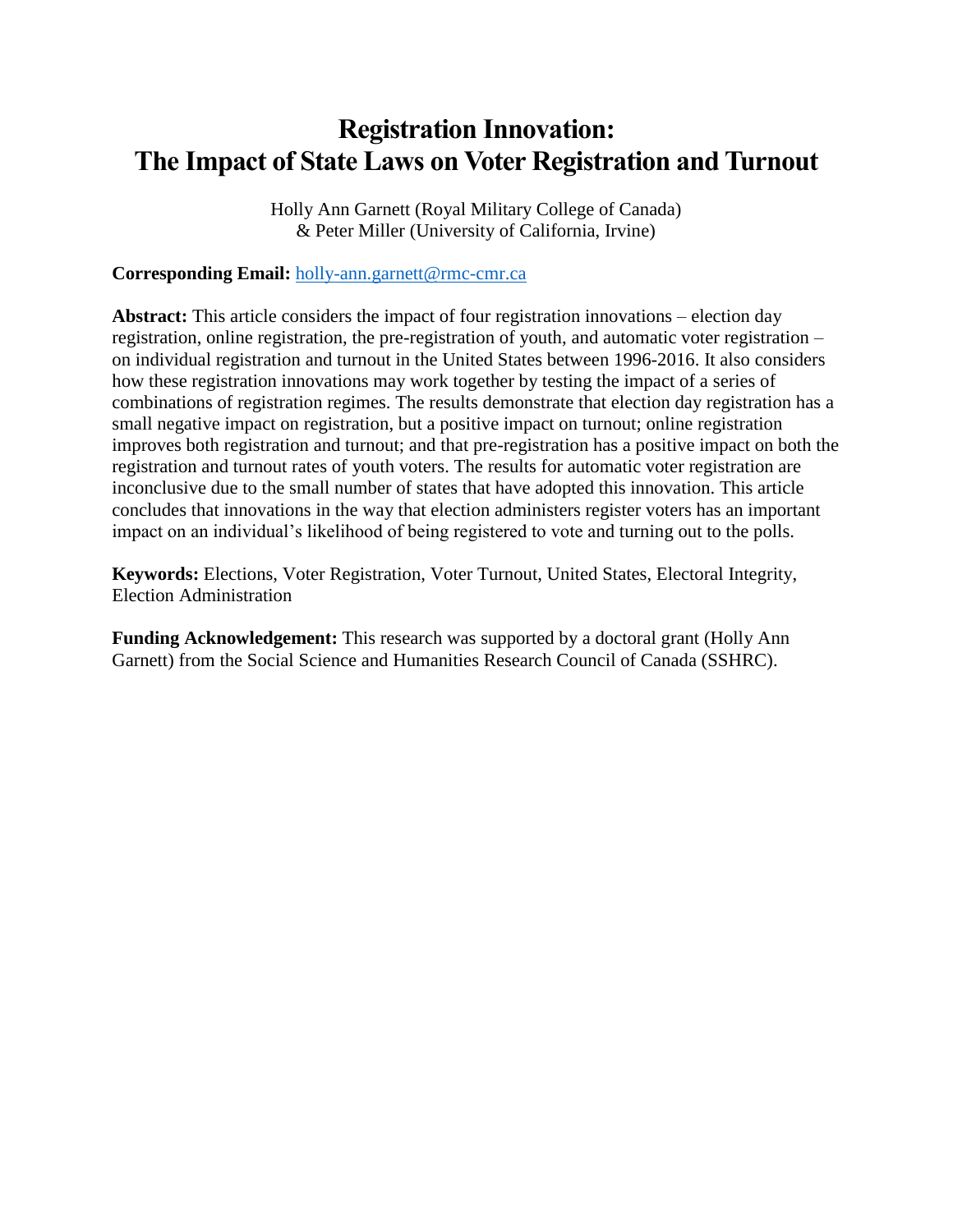## **Introduction**

For many citizens, voter registration is the first, and arguably, most cumbersome step in the voting process. It often involves filling out forms, proving residence and/or identity, and submitting the paperwork before a closing date. In the United States, this process can look dramatically different depending on which state the voter lives in. Some states have strict closing dates for advance registration, while others allow registration on election day. Voters in some states can register online, while others must register in-person at a registration office or by mail. Some states allow 16- and 17-year olds to pre-register before they are eligible to vote, while others require a voter to be 18 before they can register. Most recently, some states have begun to automatically register voters through existing state databases.

In recent years, a number of national laws have been passed to help streamline registration and other administrative procedures in the United States. The National Voter Registration Act (1993), or 'motor voter' law, enabled voters to register while getting a driver's license and restricted the reasons for which states could remove eligible voters from their registration lists. In 2002, the Help America Vote Act required states to implement state-wide centralized voting lists that are updated with information from other state agency databases. More recently, the Presidential Commission on Electoral Administration (2014) addressed a variety of election administration challenges, including the registration of voters (Shelley, 2013).

This focus on improving voter registration stems from an understanding that voter registration is crucial for both voters and election administrators. From the perspective of election management bodies (EMBs), accurate registration is vital to launch public information campaigns and effectively allocate valuable resources on election day. For voters, research has demonstrated that those who are already registered are most likely vote, in part, because they benefit from information and mobilization by election administrators and political parties, and may, over time, develop a habit of keeping their registration information up-to-date and going to vote (Erikson, 1981; Wolfinger, Highton, & Mullin, 2005).

This article considers the potential impact of four registration innovations on individual registration and turnout: election day registration, online registration, automatic voter registration and the pre-registration of youth. These four innovations represent the major types of changes to registration systems: increasing the length of time during which a voter can register, providing additional opportunities to register, and finally, changing the way that registration lists are accessed and updated. Additionally, it recognises that registration laws are not isolated, and therefore considers a variety of combinations of registration laws working together in unique registration regimes.

Using data from the Current Population Survey from the United States in the eleven election years since the enactment of the National Voter Registration Act (1996-2016), this article employs logistic regression analysis with state and year fixed effects to estimate the overall impact of these laws, and various combinations of these laws, on an individual's probability of being registered and turning out to vote.

It finds that that election day registration has a small negative impact on registration, but a positive impact on turnout; online registration improves both registration and turnout; and that pre-registration has a positive impact on both the registration and turnout rates of youth voters. The results for automatic voter registration remain inconclusive due to the small number of states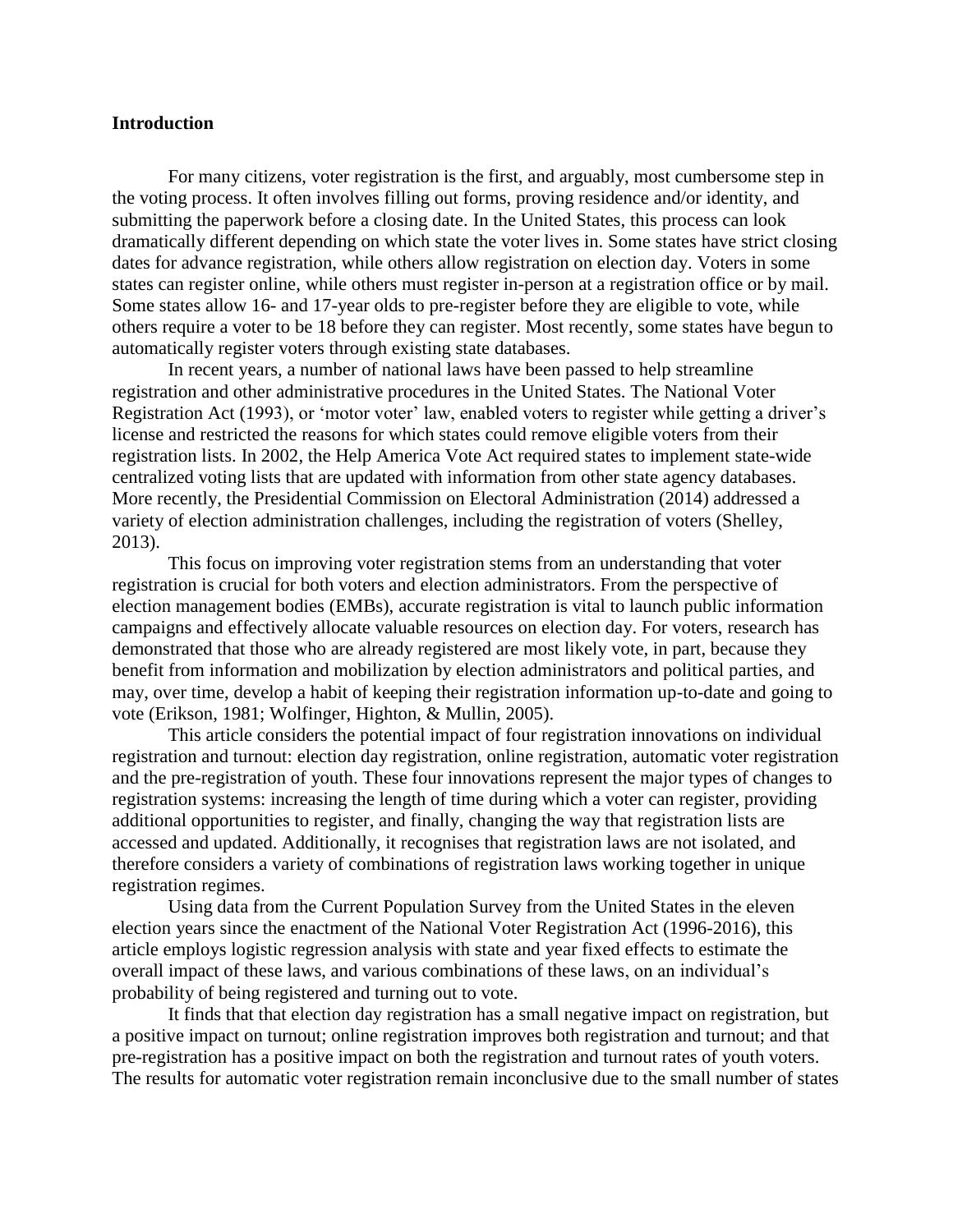that have adopted this innovation. Nonetheless, these findings demonstrate the promise of improving voter turnout through registration innovations.

#### **Voter Registration in the United States**

In 2012, a Pew Centre report on registration suggested that about a quarter of eligible Americans were not registered to vote (The Pew Center on the States, 2012). The accuracy of voter registration records in the United States was also questioned: the same report estimated that about 1 in 8 registrations were invalid, meaning they no longer reflected current information. These invalid registrations could reflect a change in address that was not updated in the file, or a deceased voter. In another article, Ansolabehere and Hersh (2010) suggested that in 2010 the percentage of invalid registrations was close to 9%. While these figures are certainly shocking, one may ask: why does incomplete and inaccurate registration matter for American democracy?

From the perspective of election management, accurate voter registration before the election is important for allocating appropriate resources to polling places, in order to enhance voters' experiences, and potentially decrease wait times. Effective planning can avoid unnecessary frustration for voters and elections staff. Furthermore, registration prior to election day may enhance the security of the vote, discouraging voters from committing fraud by voting at multiple polling places.

For many American voters, registration is the first step that must be taken in order to be eligible to vote on election day. Consequently, how easy it is to register may play a role in whether they decide to vote at all. According to a rational choice, or Downsian, model of voting, voters decide whether or not to vote, in part, based on the projected time or cognitive costs of voting (Downs, 1957). The registration process can be time-consuming, and requires knowledge of the appropriate offices to contact, the documents necessary to prove identification or residence, and the deadlines by which one must register in order to be eligible to vote. As such, voter registration can have an important role to play in the calculus of voting. If registration presents a burden for voters, they may choose to forgo voting altogether.

This potential burden on voters is at least part of the reason why election administrators and legislators may choose to implement innovations to make the process easier on voters and increase the likelihood that they will be accurately registered. These innovations have been largely focused on three major types of changes (see Figure 1). Some innovations focus on the length of the period during which voters can register. This includes two major innovations, the first is a total elimination of closing dates with election day registration, and the second is pushing the registration deadline closer to the election date. Other innovations focus on providing more opportunities for voters to register. These include the 'motor-voter' laws that allow voters to register at state motor vehicle offices, the pre-registration of youth, online registration and registration campaigns targeted at specific groups of voters. Finally, election administrators in the United States have attempted to improve their registration system through list management. To improve the accuracy of their registration lists, some states have implemented more centralized systems of registration throughout the state, or share information with other government agencies and departments. These types of innovations may also include changing how often they purge their lists of inactive voters. Some purging requirements were included in the 'motor voter' law of 1993. Innovations concerning list management can even include online registration, as it makes it easier for citizens themselves to update their registration information.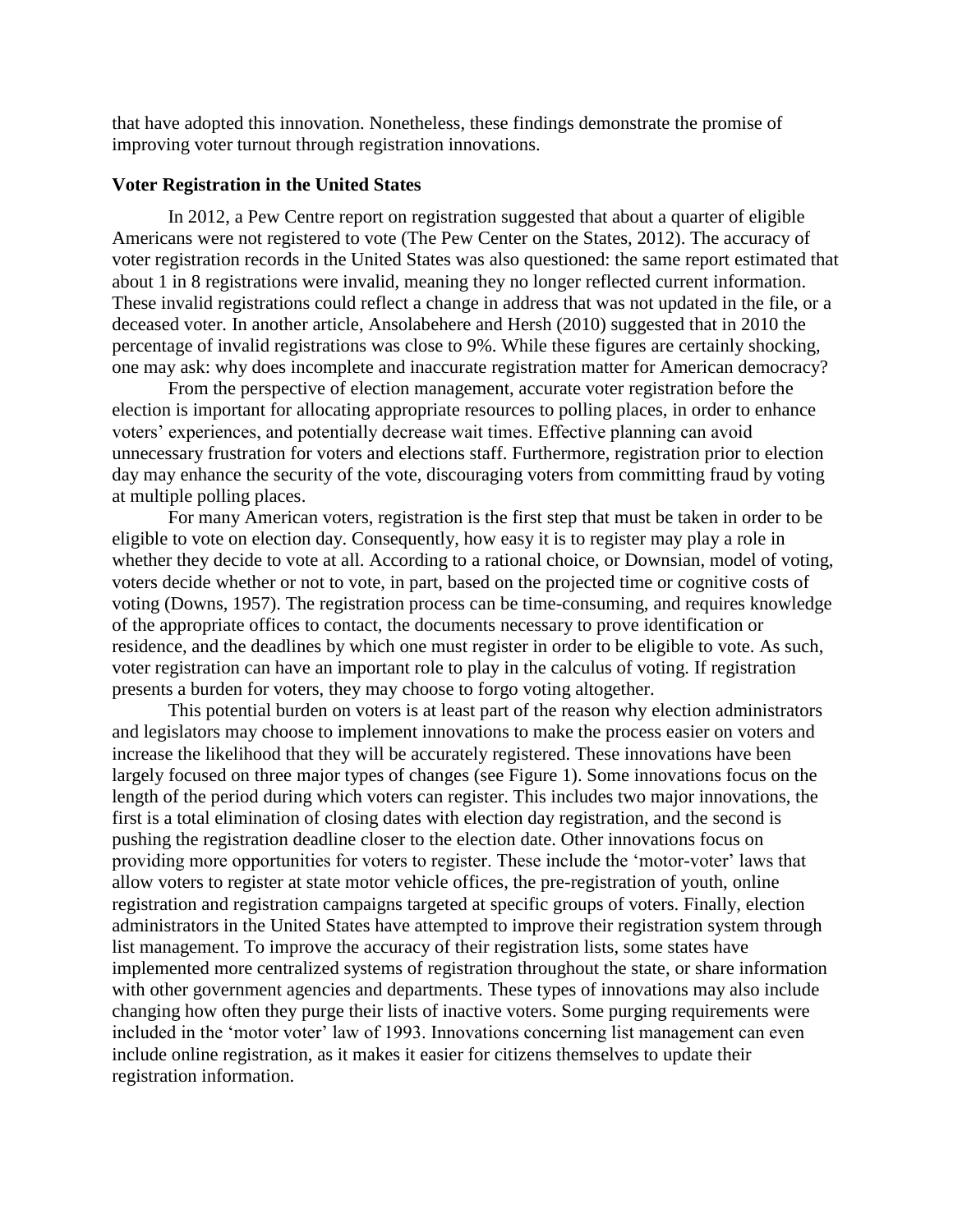## [Figure 1 here]

Voter registration also has important effects on turnout rates. In some states, if voters are not registered before election day, they do not even have the option of voting. But even if voters can register on election day, as is the case for an increasing number of states, they forgo some of the benefits of registration. In particular, registrants are usually provided with some information about the voting process and reminders in the mail by election administrators and/or political parties, which decreases some of the information costs of voting. Wolfinger et al. (2005) tested the impact of a number of actions an election administrator may take to help those who are registered know how to vote, including whether being sent sample ballots or information about polling locations affected turnout rates. They found that mailed information boosted turnout rates by between 0.6 and 1.2 percentage points (depending on whether sample ballots or polling place information were sent), especially among less-educated and younger voters.<sup>1</sup>

## **Hypotheses**

This article explores the impact of common registration innovations on registration accuracy and turnout. How effective are legal reforms at producing the intended effects of better registration coverage and higher voter turnout? Previous research on other legal innovations that are aimed at reducing some of the costs of voting have demonstrated that legal changes do not always have large or even positive effects on voter turnout. For example, Burden et al (2014) demonstrate that early voting opportunities can actually have a negative impact on voter turnout. This line of research is vital to ensure that new registration laws are having the intended effect of improving registration and turnout.

This article considers four major registration innovations that have been implemented by various states over the past ten years: election day registration, online registration, the preregistration of young voters, and automatic voter registration. These four innovations cover some of the major challenges that registration laws are meant to address, namely closing dates, expansion of registration opportunities and list management.

Most of the previous studies on election laws consider turnout as the main dependent variable. However, if we expect that turnout is improved through better registration, it is important to empirically examine the impact of registration laws on this first step of the voting process, that is, voter registration itself. Research that only uses voter turnout as a dependent variable cannot speak to the potential implications of new registration laws for registration accuracy. This knowledge is crucial for the proper allocation of resources by election management bodies. This article therefore considers the impact of registration laws on two related outcomes: registration and voter turnout.

#### *Election Day Registration (EDR)*

 $\overline{a}$ 

Let us first examine the impact of election day registration, an innovation that has already been the focus of a great deal of empirical research. As more and more states adopt election day

<sup>&</sup>lt;sup>1</sup> Primo et al. (2007) reassess the findings reported by Wolfinger et al. (2005) in light of an alternative method to accounting for clustered data. One set of results reported by Wolfinger and colleagues that remains significant even after adopting clustered standard errors as Primo and colleagues advise is that turnout is higher among registrants who are between the ages of 18 and 24, do not live with their parents, and are mailed a sample ballot in advance of an election.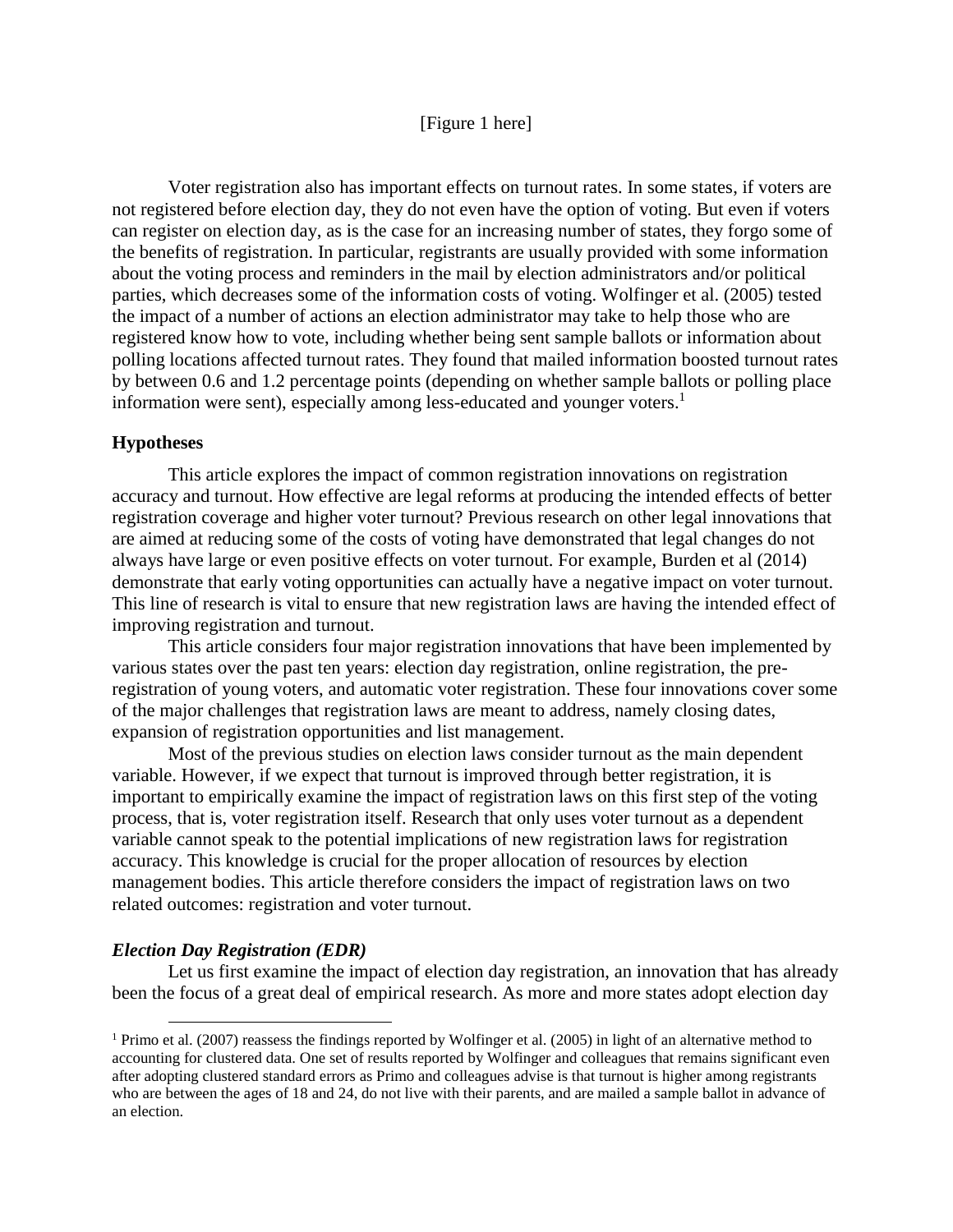registration, it is possible that any initial relationship found between election day registration and turnout may have been the product of other factors unique to early adopters of this innovation, such as the political climate in which this registration law was adopted.

Election day registration, as the name suggests, allows voters to register at the polls on election day. This means that they can bypass the sometimes-difficult advance registration procedures and, in a few cases, avoid some oversight by federal authorities (Hanmer 2009). Furthermore, citizens who initially had chosen not to register are able to change their minds closer to election day, when parties and the media may mobilize them.

The earliest study of election day registration, by Wolfinger and Rosenstone (1978), used cross-sectional data on registration rates for the 1972 presidential election, alongside data on whether the states had election day registration or required pre-registration, and if so, when their closing dates were, and the opening hours of the registration offices. They found that less stringent registration laws increased turnout by about 9 percentage points. For election day registration specifically, the impact was about 6 percentage points. Later studies by Highton (1997), and Brians and Grofman (2001), found similar results. Many of these studies also found that election day registration was most beneficial to low-education voters, who may not have had the information or foresight to register before election day (Highton, 1997; Mitchell & Wlezien, 1995; Nagler, 1991). However, there remains some debate as to whether this finding holds in all cases, particularly as election day registration becomes more common (Brians & Grofman, 1999, 2001; Highton, 2004; Huang & Sheilds, 2000).

Re-examining the impact of election day registration a decade later, Green and Knee (2011) argued that Wolfinger and Rosenstone's results were largely a product of the methodological assumptions used in their analysis. They note that this analysis did not take into consideration the potential state-specific impacts on voter turnout, and failed to take into account the clustering of state observations. Using time-series data instead, they found that the impact of registration laws on turnout was not as large as Wolfinger and Rosenstone suggest. In their analysis, the impact of changing from 30-day advance registration to election day registration is strongest for presidential election years (the impact ceases to be statistically significant when midterm elections are included), but the impact on turnout is closer to 5 percentage points. In another methodologically rigorous re-examination of the relationship between registration and turnout, Ansolabehere and Konisky (2006) evaluated the impact of mandatory pre-election day registration laws in counties in Ohio and New York where advance registration had previously not been mandatory. They find that these laws did suppress turnout, but at a lower rate than anticipated: their estimates in this 'natural experiment' were closer to 3 to 5 percentage points of long-term turnout decline in the counties studied.

Based on these findings, the availability of election day registration should have a positive impact on an individual's propensity to register and turn out to vote. Voters who previously would not have registered have the opportunity to register on election day. Their information will be recorded for subsequent elections. Furthermore, they are less likely to experience problems with registration that might prevent them from voting, since they will be able to simply amend their registration information, or even register for the first time, on election day.

#### *Online Registration*

The second registration innovation tested in this article is online registration. Arizona was the first state to enact online voter registration in 2002, and since then, many states have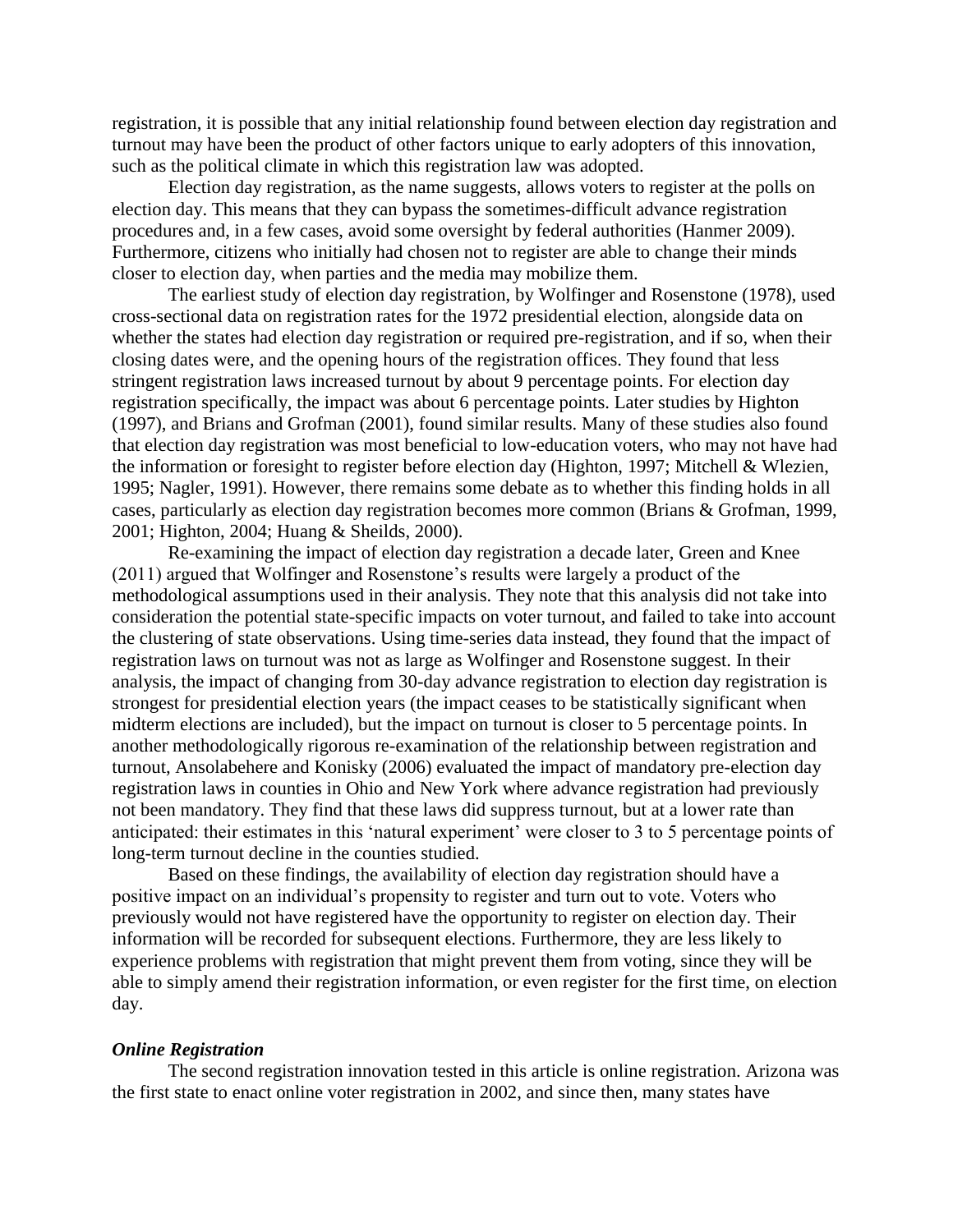followed suit, moving parts or all of their registration process online. In the 2014 midterm election, 21 states offered online registration. Scholars have suggested that online registration could significantly improve the accuracy of the registration process, since registration over the internet will improve access and make registration more convenient for many voters, encouraging them to keep their registration status and information current (Barreto et al., 2010; Shaw, Ansolabehere, & Stewart, 2015). However, this hypothesis has not been subjected to empirical evaluation. Given these suggested positive impacts, the option of online registration should have a positive impact on whether a voter is registered and turns out to vote.

## *Automatic Voter Registration (AVR)*

Automatic voter registration is a fairly new means by which states improve their registration records. Unlike other methods listed above, automatic registration requires little to no action on the part of the voter, but rather puts the impetus for voter registration on the state. In comparative terms, voter registration tends to be automatic in other advanced democracies; the United States and France are notable cases of voluntary voting rules. In a classic study of institutional effects on voting behavior, Powell (1986) estimates that turnout in America would be 14 points higher if a system of automatic registration was enacted in the states. Braconnier et al. (2017) present experimental evidence in France that reducing registration requirements increases interest in politics and participation in an election. Automatic voter registration, as the name suggests, automatically registers citizens who have submitted information to other state agencies (for example, the state department of motor vehicles), unless they choose to decline. It also facilitates the sharing of information across state departments in order to improve registration records. This innovation has been approved in ten states and the District of Columbia, and are being considered in the legislatures of a number of other states (Justice, 2017). However, for the 2016 general election, only six states had implemented automatic voter registration. Oregon, California, West Virginia, and Vermont adopted AVR through the normal legislative process; Connecticut and Georgia implemented AVR by means of inter-agency data sharing agreements.<sup>2</sup> Because the innovation is so new, little research has evaluated the impact of this model of registration. There is, as far as we know, one report assessing the effects of AVR in Oregon (Griffin et al. 2017). It is predicted to have a positive impact on overall registration in the state, since it removes the burden of registration from the citizen, and automatically completes this potentially difficult task for them.

## *Pre-Registration*

 $\overline{a}$ 

Finally, this article considers pre-registration, which allows citizens younger than 18 to register to vote. The exact regulations surrounding these laws vary by state, but in general they allow 16 or 17 year-olds to register before they are eligible to vote. This is often done with the assistance of their schools or parents, potentially reducing some of the information costs of voting (Cherry, 2012; Holbein & Hillygus, 2015; McDonald & Thornburg, 2010). Once registered, these young voters will further benefit from reminders and updates from the state and political parties. Furthermore, it is possible that being registered early in life will develop a habit of keeping their registration up-to-date, as other research has demonstrated that voting is a habit, that once established, often continues through life (Fowler, 2006; Gerber, Green, & Shachar,

<sup>&</sup>lt;sup>2</sup> The District of Columbia adopted automatic voter registration in February of 2017. Since the 2016 elections AVR has also been adopted in Alaska, Colorado, Illinois, and Rhode Island.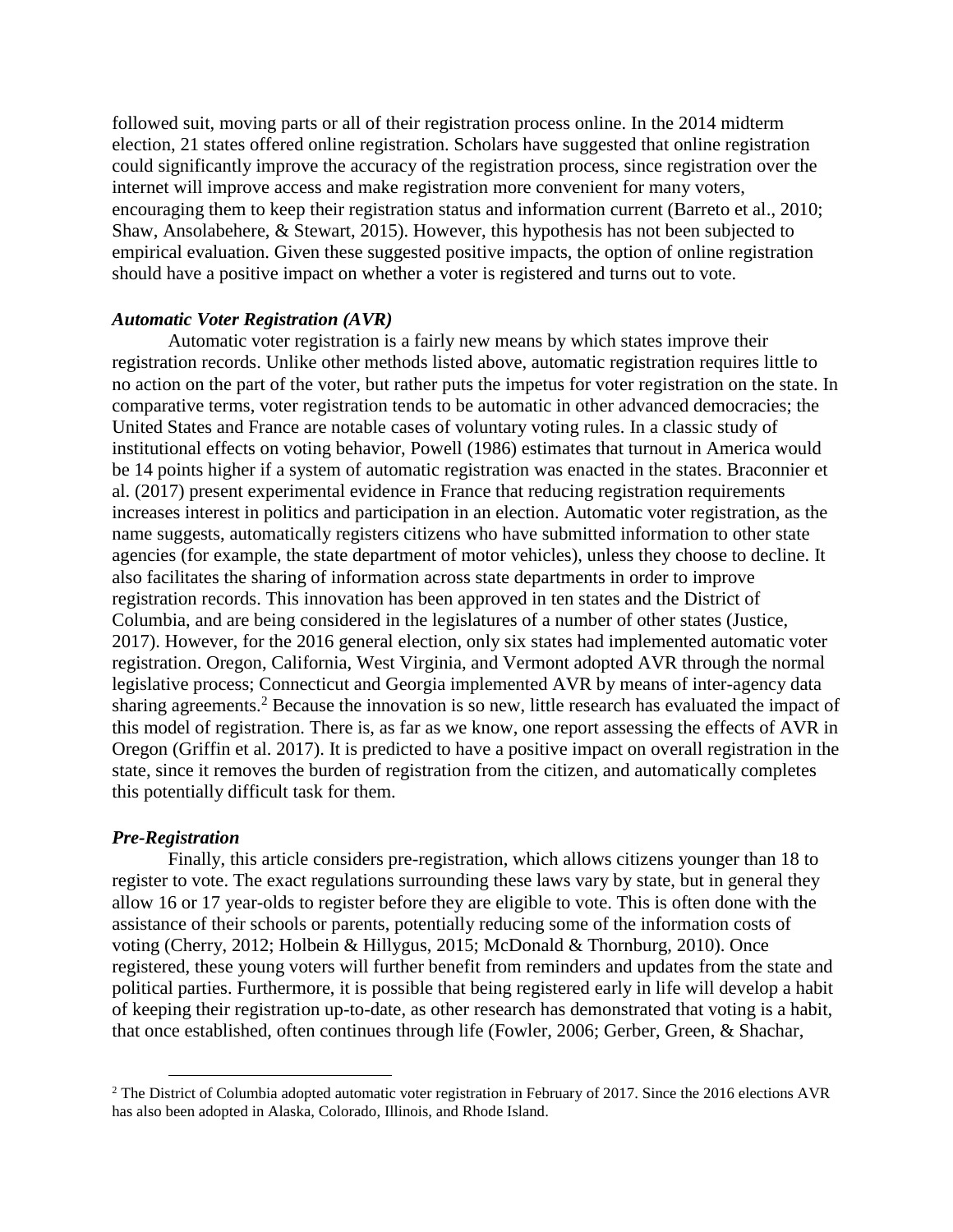2003; Plutzer, 2002). However, like online registration, pre-registration has been the focus of far less empirical research than other registration innovations.

In one of the only national empirical evaluations of pre-registration, Holbein and Hillygus (2015) find that pre-registration increases the turnout of young voters by an average of 13 percentage points. We likewise expect that pre-registration will have a positive relationship with registration and turnout among the youngest group of voters.

#### **Method**

The United States is an ideal country in which to study the impact of election laws, since states enact election laws mostly independently, $3$  and have changed their laws frequently over the past several years. This allows for quantitative comparative research across states, while holding constant some country-specific factors, such as the electoral system, the party system and general levels of economic development. Additionally, this article directly addresses the wealth of American research on election administration laws, so it is fitting to continue this research within the American context.

#### *Data*

 $\overline{a}$ 

Registration innovations are tracked between 1996-2016 for each state. During this 20 year time frame, there was a proliferation of registration innovations at the state level (Figure 2). This analysis begins in 1996 to account for the implementation of the National Voter Registration Act. The benefit of using multiple election years is the ability to analyze the effects of changes in registration laws over time, allowing for a more robust analysis of the impact of the laws. It is important to note, that in most cases these innovations remained in place once introduced, with the notable exception of North Carolina, where pre-registration was eliminated for the 2014 election (Blinder & Fausset, 2016). Data on these changes have been collected through the National Council of State Legislatures database of election laws, which outlines when each law is passed and the year it was implemented year of these innovations.<sup>4</sup>

## [Figure 2 here]

The methods used in this paper are unique in two ways. Firstly, in addition to considering each registration innovation independently, we also include variables that include the various combinations of registration innovations that may be working together in order to produce the state's unique registration and turnout rates for any given election. Pervious research has indicated that electoral laws may work together in order to produce improvements in (or declines in) registration and voter turnout. For example, Burden et al (2014) demonstrate that without election day registration, early voting may actually decrease voter turnout. In the same way, we expect that combinations of registration opportunities may work together to promote the fullest registration and turnout in a state. For example, a state with automatic voter registration, pre-registration and opportunities for online registration (which provides opportunities for voters to update their information online), alongside election day registration (in case there remained

<sup>&</sup>lt;sup>3</sup> Major exceptions being the National Voter Registration Act (1993) and Help America Vote Act (2002), which still required states to choose whether, how and when to implement their guidelines.

<sup>&</sup>lt;sup>4</sup> In addition, some email communication with the NCSL helped to clarify pre-registration laws. The Election Administration and Voting Survey and the Brennen Centre for Justice website were also consulted.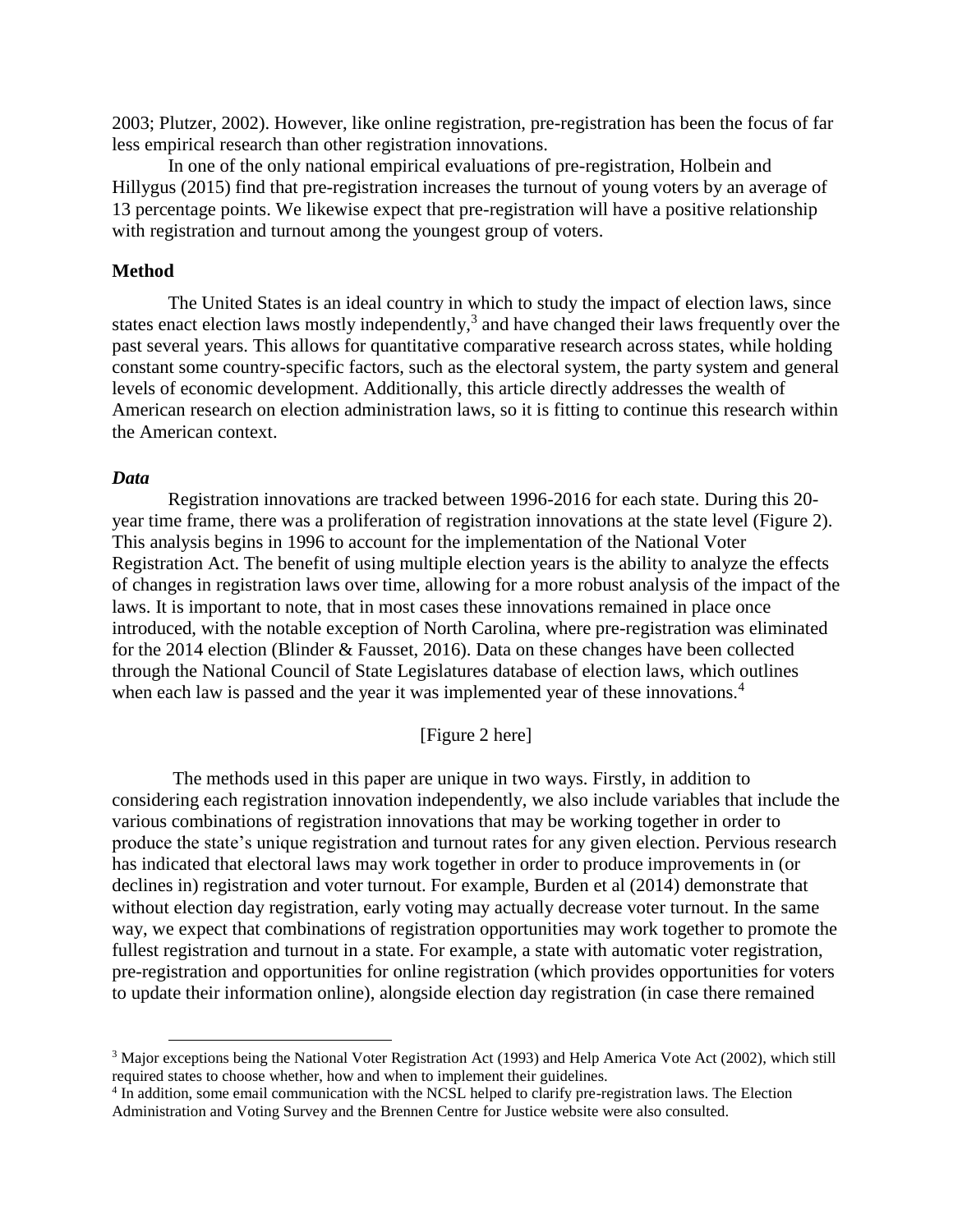problems with the registration process) may provide the most comprehensive regime to promote voter turnout.

Table 1 presents the frequency of certain registration regimes, by the total of 539 stateyears that are studied. Because there are so few states with some regimes, we will focus on the results for election day registration alone, online registration alone, pre-registration alone, and the combination of online registration and pre-registration (both innovations that have been demonstrated to attract young voters (Barreto et al., 2010; Garnett, 2017)), as well as the combination of election day registration, pre-registration and online registration, the highest frequency of three common registration innovations together. This means we are unable to have accurate assessments of the impact of automatic voter registration, since this innovation is new and not implemented by itself. Nonetheless, it is important to include in the model as a variable that, in combination with other registration innovations, may influence the registration and turnout of individuals in the state.

## [Table 1 here]

Secondly, while many articles on registration laws only consider their impact on turnout, this article considers the impact of these registration innovations on both registration and turnout at the individual level. These variables are measured using survey data from the Current Population Survey (CPS) Voting and Registration Supplement, which was conducted after each midterm and Presidential election (see Appendix A). The survey asks respondents whether they voted, and if they did not vote, whether they were registered.<sup>5</sup> This dataset assumes citizens to be registered if they had voted. The Current Population Survey remains the best available source of information on registration, since studies that have considered the accuracy of official registration lists estimate between 9-12% of registrations on these lists are inaccurate. (Ansolabehere & Hersh, 2010; The Pew Center on the States, 2012). Furthermore, official registration lists do not provide information on all the socio-demographic variables of interest in all 50 states. It is important to note that the self-reporting of registration and voter turnout may be influenced by social desirability or by the higher level of engagement among those willing to spend the time to respond to the survey. It is also possible that the accuracy of the Current Population Survey's turnout rates has diminished over time (Hur & Achen, 2013). However, the Current Population Survey is not explicitly a political survey, and is conducted by the United States Census Bureau, so it is more likely to have respondents who would not be interested in completing a survey about political issues.

#### *Method*

 $\overline{a}$ 

Models were estimated with state and year fixed effects. This controls for the differences both between elections, such as the candidates, issues or the competitiveness of the race, and between states, such as varying social and political climates. Additionally, the survey weights are adjusted to account for survey non-response with regard to self-reported turnout rates (Hur and Achen 2013). In most cases, the reference category for each of these voter registration reforms is states that follow the standards of the National Voter Registration Act without any additional reforms.

<sup>&</sup>lt;sup>5</sup> In this article, voters who responded they didn't recall or refused to answer whether they had turned out to vote were coded as missing. In some studies, these voters are marked as having not voted (Burden et al., 2014; Holbein & Hillygus, 2015). The results were not significantly different when this alternative coding of turnout was used.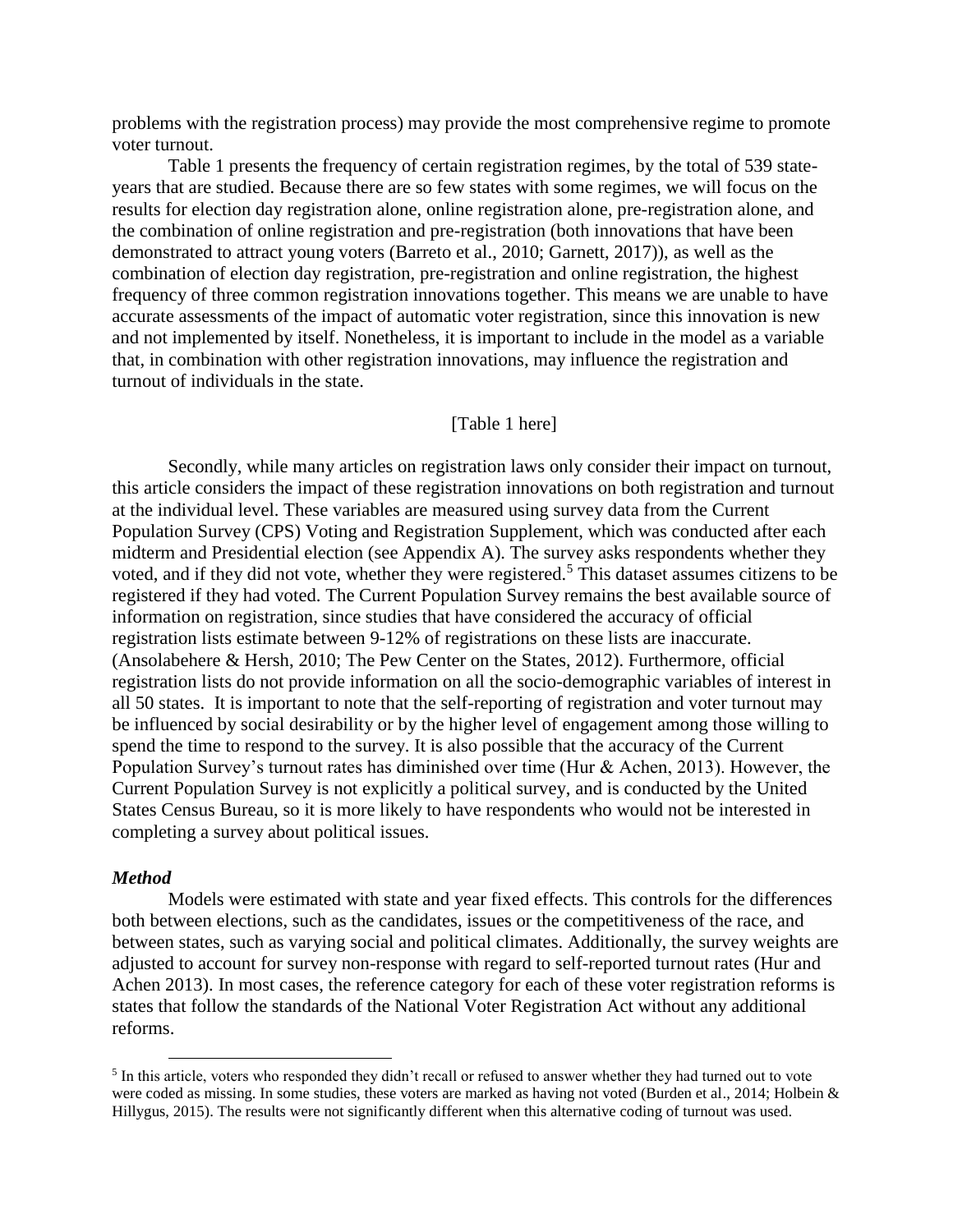Individual-level control variables that have been previously demonstrated to impact registration and voter turnout are included. These are: gender, age, education, minority status and mobility. Alvarez and colleagues (2011) define the "canonical model" of turnout using CPS data as including terms for age and age-squared, education and education-squared, income, residence in a southern state, and being non-white. Like Burden and colleagues (2014) we adopt this model with some additional variables included in our analysis.

The impact of race in the United States is often related to other socio-economic variables, but it has also been related to group identity, turnout traditions, and group mobilization (Leighley & Vedlitz, 1999; Verba, Schlozman, Brady, & Nie, 1993) and is commonly included as an individual-level correlate of voter turnout. We include dichotomous variables for the following racial and ethnic groups: white non-Latino, Black non-Latino, Latino, and all other groups.

We also include residential mobility. Voters who are highly mobile, such as those who do not own their own home, will be required to change their registration information or re-register each time they move (Hansen, 2016; Highton, 2000). Research has demonstrated that this factor, more than other socio-demographic factors, can explain lower turnout among high-mobility voters (Squire, Wolfinger, & Glass, 1987).

Last, we report the state-level fixed effect for North Dakota because this state uniquely does not have official voter registration (Burden et al. 2014).

#### **Results**

Table 2 presents the results of the models predicting the impact of registration regimes on voter registration and turnout in the United States on the entire population of respondents (Models 1 and 2), and just for 18-22 year-olds (Models 3 and 4).

#### [Table 2]

Most of the control variables have the predicted effects on registration and voting. Age, education, income and residence length all have the expected positive impact on registration and voting, and residence in a southern state was negative. There were some surprising findings as well. That black respondents are more likely to be registered and vote in these data is reflective of the racial gap in voting diminishing over time (Leighley and Nagler 2014).

#### *Election Day Registration*

Election day registration, when implemented alone, has a negative relationship with the likelihood of a voter being registered. When election day registration is in place, alone or with other innovations (with the exception of with pre-registration only), the estimate is negative and statistically significate. This indicates that being able to register at the polls does not necessarily mean that more of the population will be registered to vote overall (even after the election). This may be the case because those who do not end up voting will have little incentive to be registered, whereas those who must register in advance are registered even if they decide not to turn out to vote. However, it is important to note that the magnitude of this negative relationship is less than one percentage point.

For voter turnout, the impact of election day registration alone is positive; election day registration has a positive impact on the propensity to vote. The model suggests an 2-percentage point increase in the probability of voting when election day registration only is permitted in the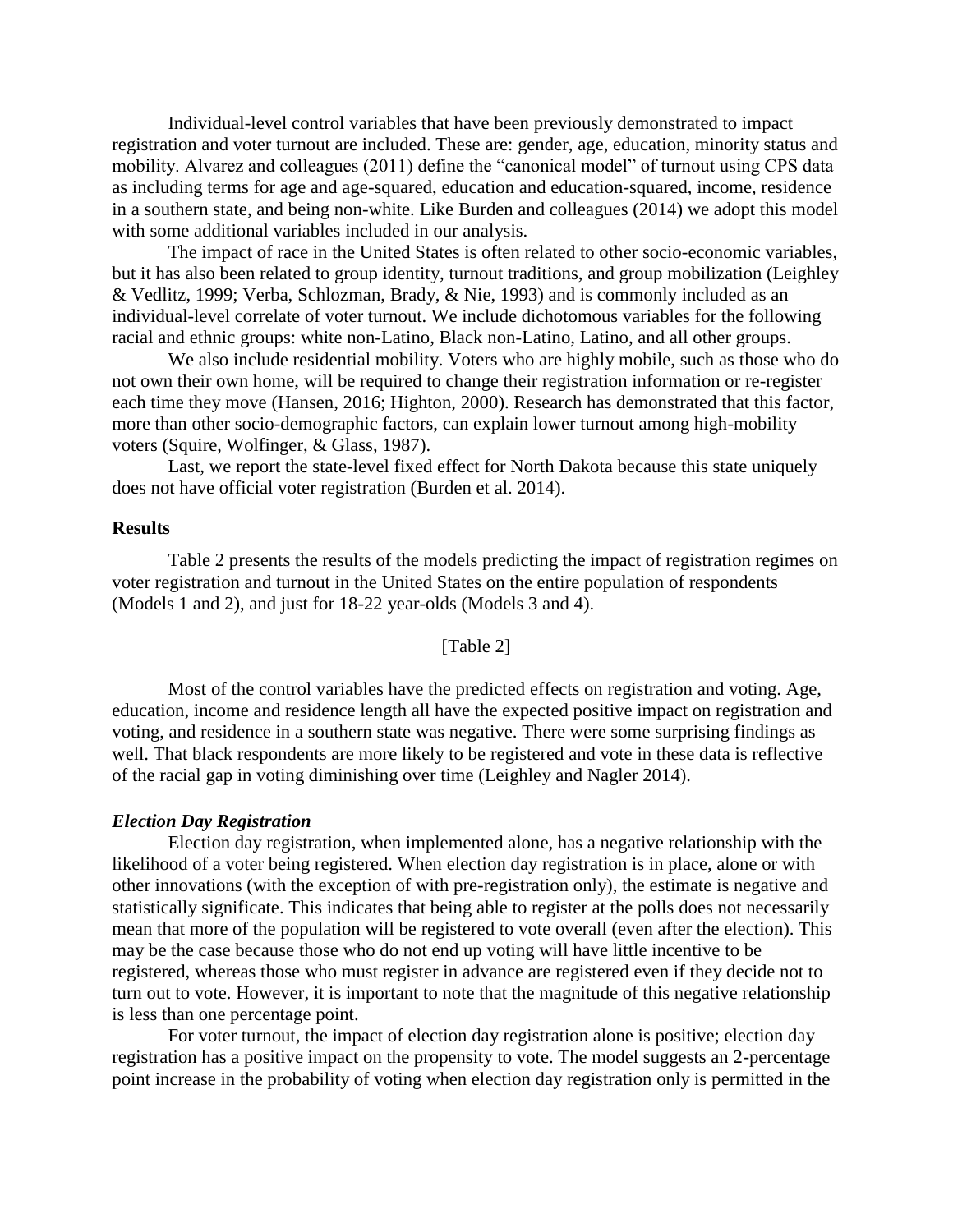state.<sup>6</sup> These results support earlier suggestions by authors such as Ansolabehere and Konisky (2006) and Knee and Green (2011) that the impact of election day registration on turnout may be weaker than initially thought. One possible explanation is that as more states adopt election day registration, the impact of the law may decrease, since the early adopters of these types of innovations may already be more progressive in terms of other laws relating to the voting process, increasing registration and turnout rates.

#### *Online Registration*

When looking at online registration, on the other hand, there is stronger evidence of a positive effect for registration. That said, the effect is modest: the marginal effect of online registration implemented alone indicates an improvement in registration of about 2-percentage points. This suggests that online registration, which has expanded at a quick pace in recent years, is a promising avenue for improvement to the accuracy of registration rolls.

The results for turnout are also encouraging. The model indicates that there is a 2 percentage point increase in the probability of voting where online registration is present. This suggests that improvements in registration are also felt at the ballot box, reflecting findings from other scholars that being registered can predict voter turnout (Erikson, 1981).

#### *Pre-Registration*

Turning to the impact of pre-registration, the results from models 1 and 2 suggest that the impact is positive on both registration and turnout. However, for this variable, we are most interested in the impact of pre-registration on 18-22-year olds only, which are reported in Models 3 and 4 of Table 2. The results for both registration and voter turnout are promising. The youngest voters with access to pre-registration were about 5-percentage points more likely to be registered and about 6-percentage points more likely to vote. The magnitude of this effect is comparable to the most conservative estimates of the impact of pre-registration on turnout (they estimate it is between 2-17 percentage points, depending on the modelling strategy used) found by Holbein and Hillygus (2015) for the 2000-2012 time period. This presents additional evidence of how promising pre-registration can be for the participation of young voters.

One important robustness check is tested for pre-registration. Unlike other laws that are experienced by the entire population immediately after they come into effect, the impact of preregistration will only be felt one or two years later when the pre-registered citizens are eligible to vote and are surveyed (the surveys employed in this article only have respondents over the age of 18). Because elections are held every two years, the laws implemented two years previously should have an impact on the population two years later. Thus, a lagged variable considering whether pre-registration was available two years prior to the election studied is considered in Appendix B. With regard to the sign and significance of variables in the lagged preregistration, we find one significant difference, that individual registration is now negative. However, this affects the results only in the year the innovation is introduced.

#### *Automatic Voter Registration*

 $\overline{a}$ 

No state has adopted automatic registration in isolation and thus we can only make observations about the joint effects of multiple reforms. We are further limited by only observing

<sup>&</sup>lt;sup>6</sup> All marginal effects were estimated while keeping other variables at their observed values (Hanmer & Ozan Kalkan, 2013).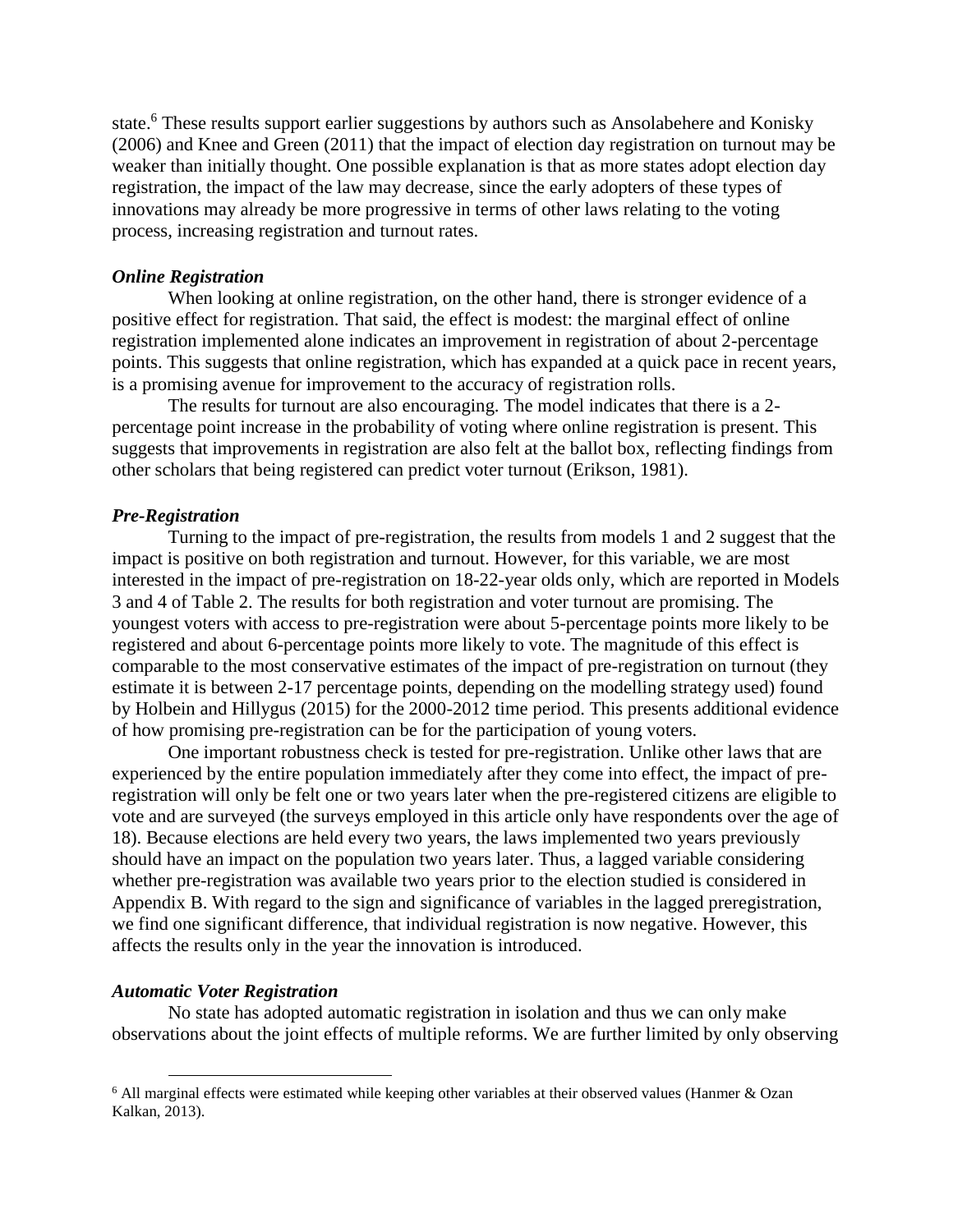automatic registration in the 2016 general election. These reservations notwithstanding, we do find significant effects associated with automatic voter registration in the 2016 election. Perhaps the clearest observation is California, the only case to have all four reforms enacted in 2016. Perhaps unsurprisingly, we find the likelihood of registering and then voting is more likely for all observations, including the 18-22 year-olds subset in Models 3 and 4. This effect is also found among the states that have enacted automatic registration in conjunction with online registration and pre-registration.

## *Registration Regimes*

Turning to combinations of registration innovations together, there are enough cases to consider two combinations. First, pre-registration and online registration together, and secondly election day registration, online registration and pre-registration together.

We first consider the implementation of online registration and pre-registration together. These innovations are often considered to be some of the best ways to encourage youth registration. Models 3 and 4 demonstrate that together, online registration and pre-registration have a 10-percentage point impact on youth turnout/registration. This is higher than the marginal effect for pre-registration or online registration alone. This suggests that the implementation of both online registration and pre-registration together may be the most promising way to increase youth voter turnout, as serious concern of many scholars and commentators.

Turning to the most common combination of registration strategies implemented together, namely election day registration, online registration and pre-registration, there is a small, but statistically significant, positive impact on individual-level registration. This suggests that these innovations can work together to improve registration. Even though election day registration, when implemented alone, has a negative impact on registration, when implemented alongside other innovations, this impact can become positive. The results are likewise positive and significant for voter turnout.

#### **Conclusions**

Registration innovations are designed to improve registration rates and accuracy, increase turnout and allow election administrators to better allocate resources and reach out to potential voters. But do they actually improve registration and turnout? This article considers this question by tracking four registration innovations – election day registration, online registration, preregistration, and automatic voter registration– between 1996-2016. By testing the impact over this 20-year time span, we are able to update the assessments of these registration innovations made by other scholars in past years and test the impact of new procedures that have only recently been implemented in the American context.

This article makes a number of unique contributions to our practical and scholarly understanding of voter registration in the United States. Firstly, this article considers the impact of registration innovations on registration, as well turnout. In many previous studies, only turnout is considered as the major dependent variable in evaluations of election laws. However, registration rates are also an important indicator of the success of these registration laws, since both voters and election administrators benefit from more accurate voter registers. Additionally, many previous studies that consider the impact of registration laws on turnout assume that these innovations improve registration, which in turn improves turnout. However, the results of this article demonstrate that the impact on registration and turnout is not necessarily the same.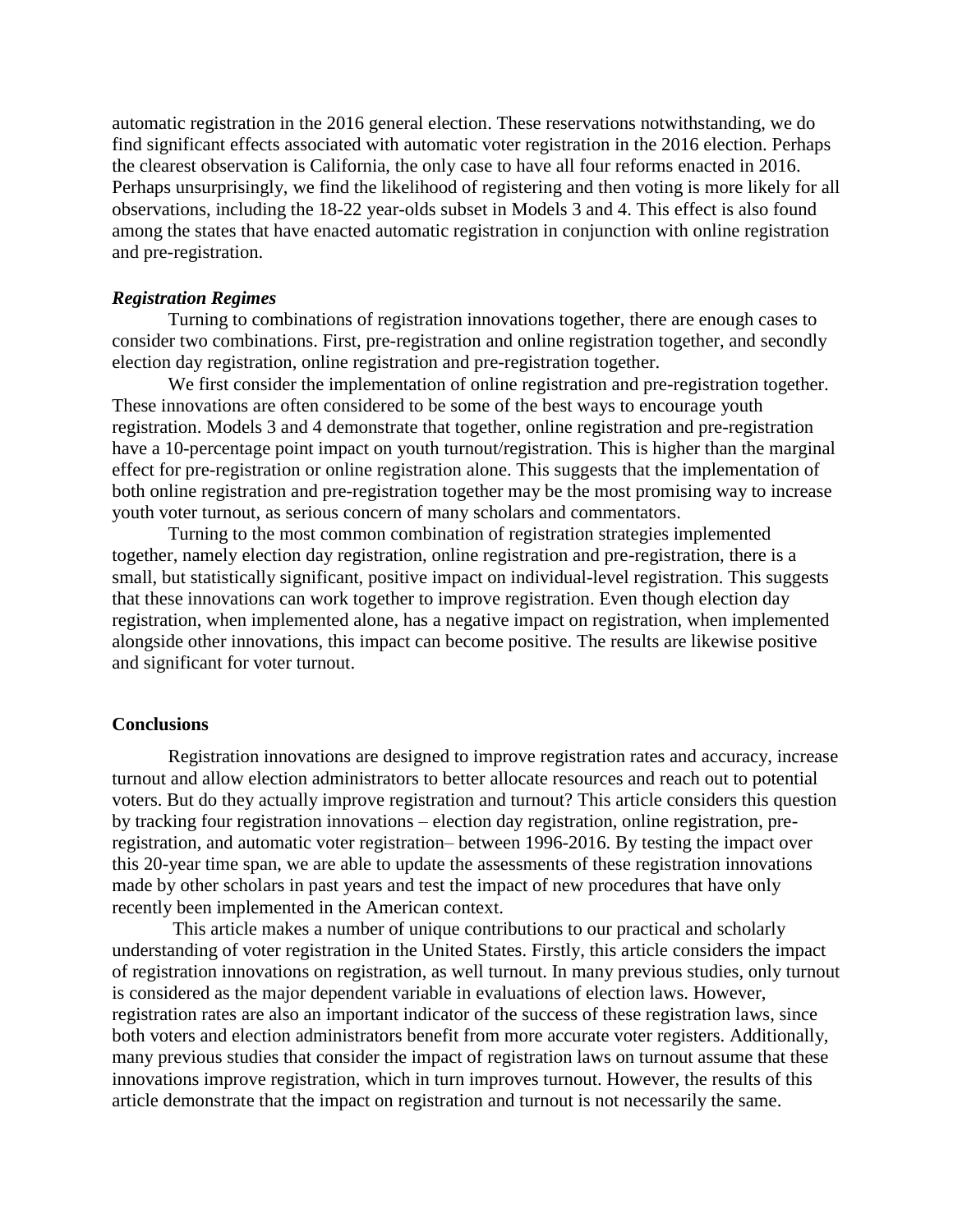Second, it tests the impact of online registration and automatic voter registration, both new innovations tested by a number of American states. Online registration in particular has expanded greatly in recent years but has thus far received no empirical testing. The empirical results demonstrate that many of these registration innovations have a small but positive impact on registration and turnout in the United States. Online registration and pre-registration, in particular, are consistently associated with individual-level registration and turnout. As expected, election day registration does have a negative effect on individual registration rates. There is little incentive to be registered before election day if you can register at the polls. However, election day registration does positively impact turnout, though to a magnitude smaller than in many previous studies. Since automatic voter registration was only adopted by four states for the 2016 election, the results remain inconclusive.

Finally, this article tests the impact of registration regimes, or the unique combination of registration laws working together. The joint effects of more than one reform are more complex to summarize, as there are many combinations of reforms that can be adopted together. However, one promising finding for youth registration and turnout is that online registration and preregistration have a 10-percentage point impact on both turnout and registration. This suggests that registration innovations may be a promising way to increase the participation of youth at the polls.

In sum, this article demonstrates that registration laws can have an important positive impact on both individual registration and turnout. This is promising for both scholars interested in better understanding the drivers of registration and turnout, as well as policymakers who are interested in improving voter turnout.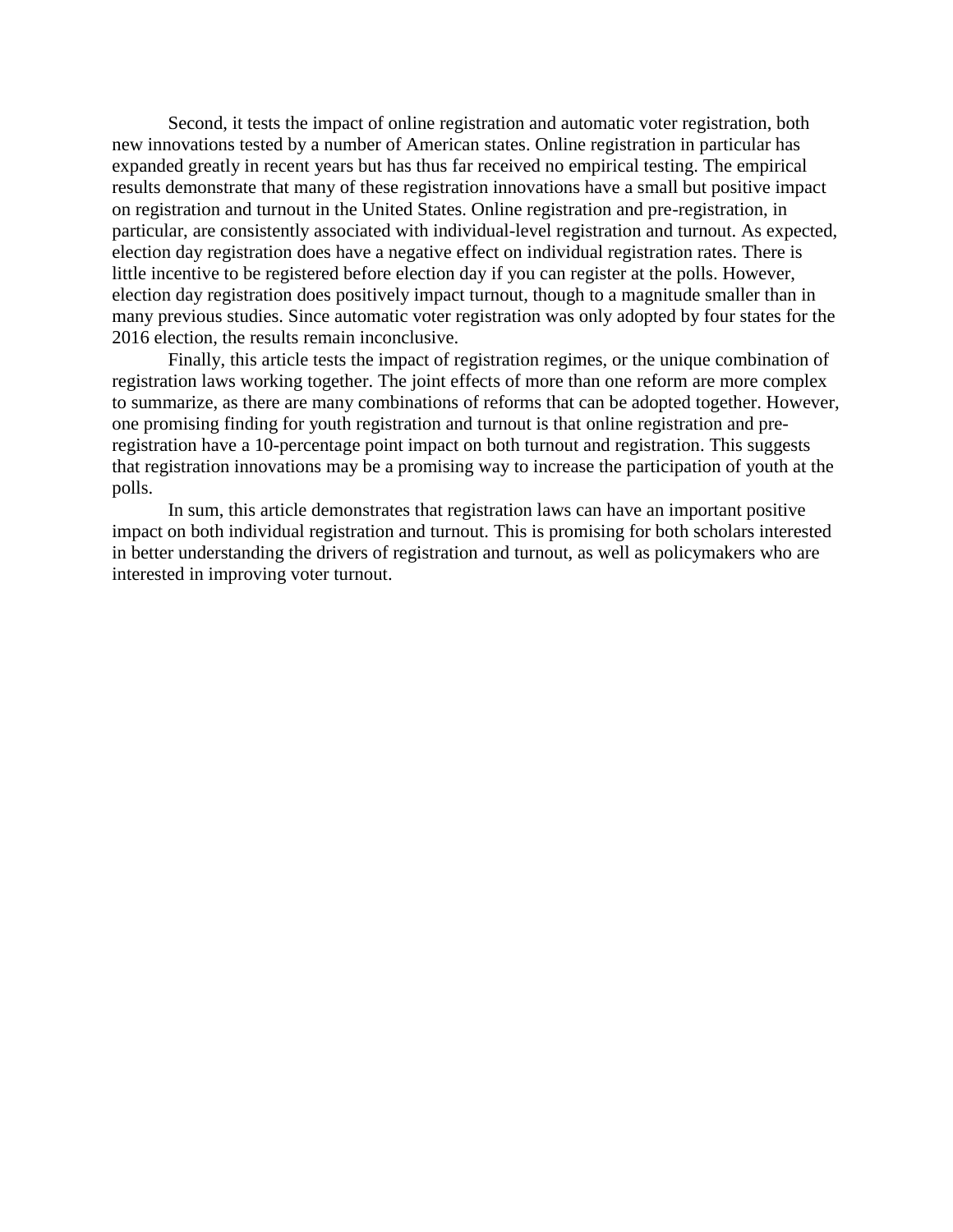# **Figure 1: Types of Registration Innovations**

| <b>Length of Time to Register</b> | • Closing dates closer to the election day                    |  |
|-----------------------------------|---------------------------------------------------------------|--|
|                                   | • Election Day Registration                                   |  |
| <b>Opportunities to Register</b>  | • 'Motor voter' laws (DMV registrations)                      |  |
|                                   | • Online Registration                                         |  |
|                                   | • Pre-registration of youth                                   |  |
|                                   | • Registration campaigns and public outreach                  |  |
| <b>List Management</b>            | • List centralization or decentralization                     |  |
|                                   | • List sharing with other government departments and agencies |  |
|                                   | • Automatic Voter Registration                                |  |
|                                   | • Frequency of purging, 'motor voter' laws (purging)          |  |
|                                   | • Online Registration                                         |  |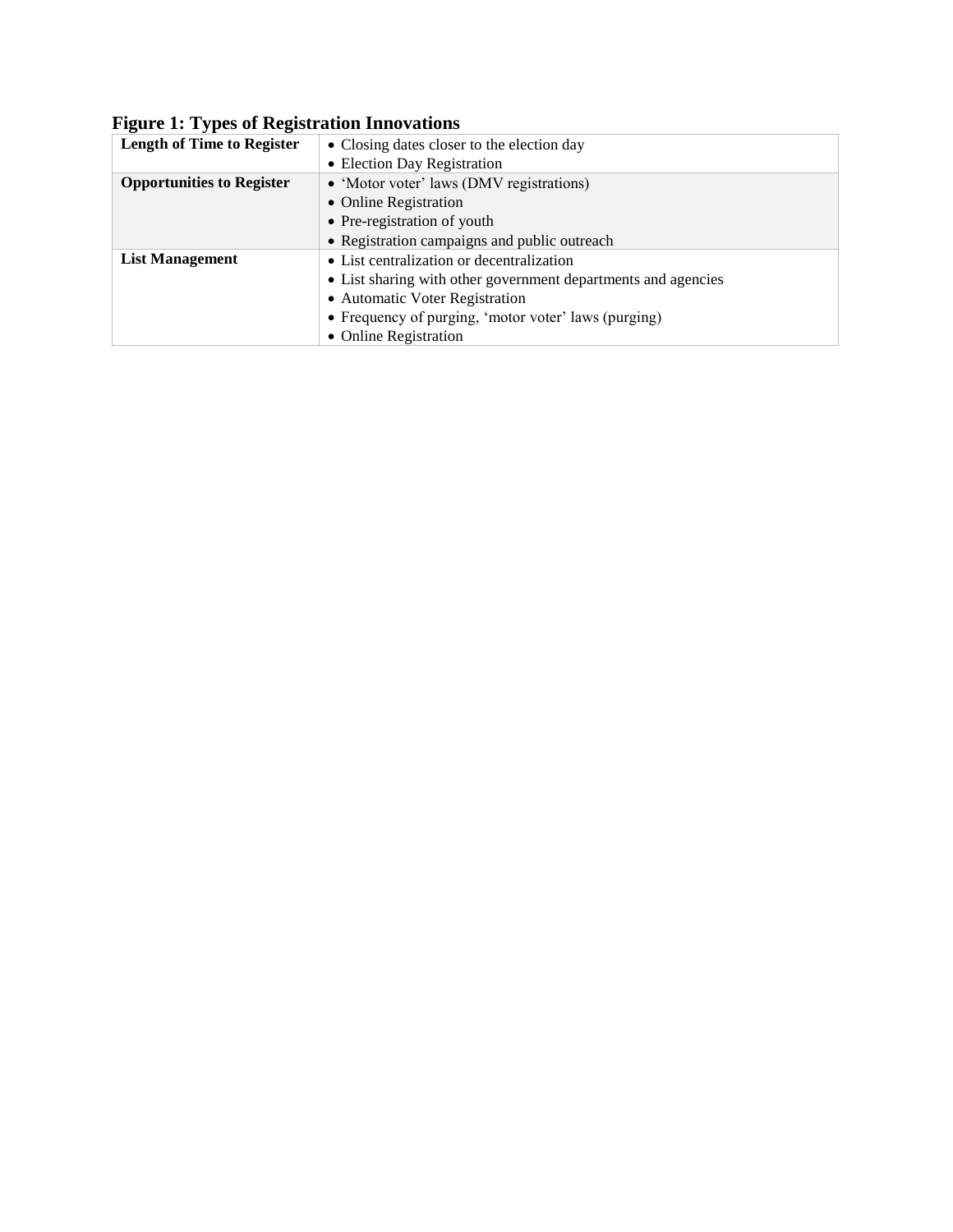

**Figure 2: Timeline of Registration Innovations across US States (1996-2016)**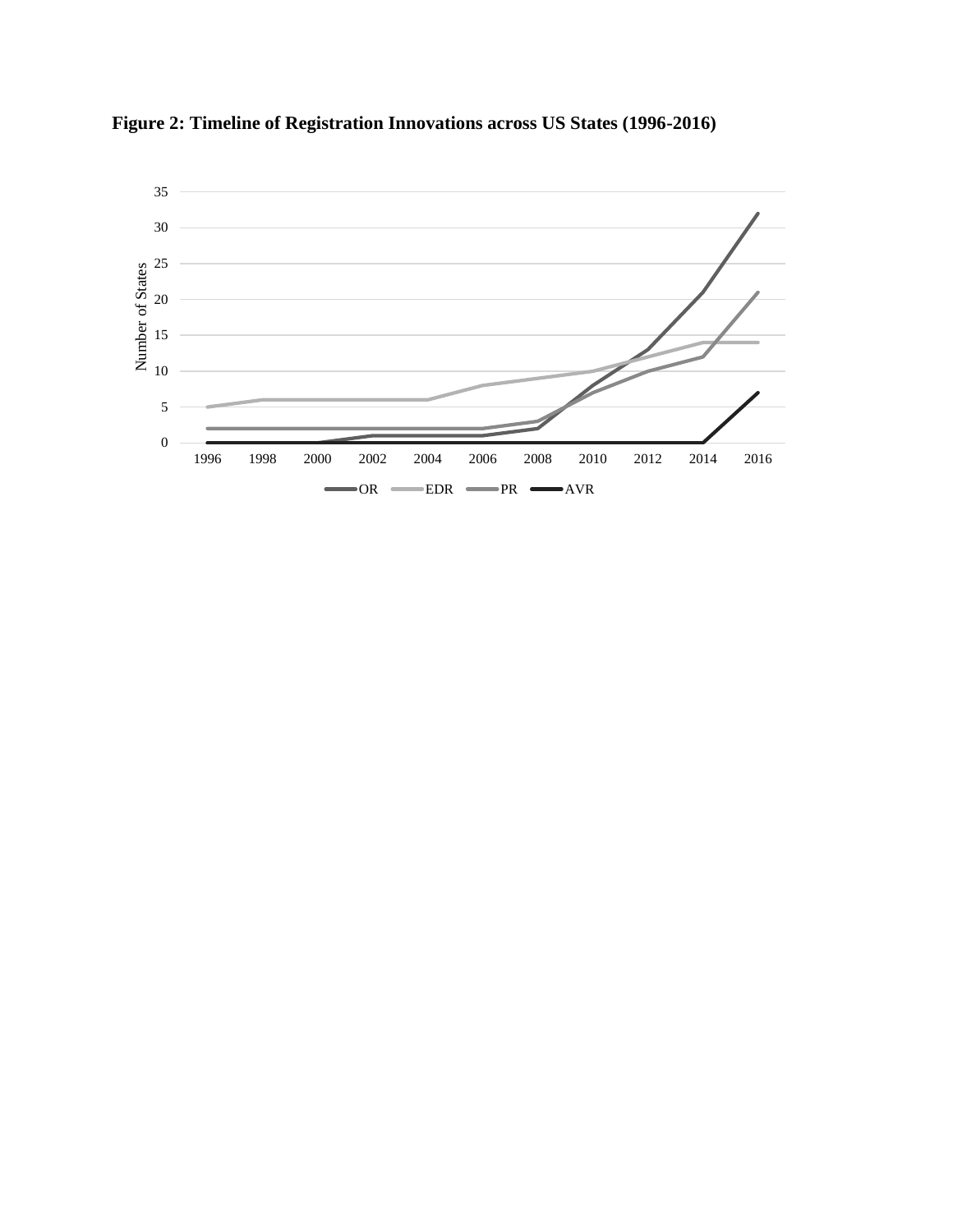| <b>Registration Regime</b>          | <b>Number of State-Years</b> |
|-------------------------------------|------------------------------|
| <b>NVRA</b> (baseline)              | 349                          |
| <b>Election Day Registration</b>    | 74                           |
| <b>Online Registration</b>          | 35                           |
| <b>Pre-Registration</b>             | 45                           |
| <b>Automatic Voter Registration</b> | None                         |
| <b>EDR</b> and PR                   | 3                            |
| <b>EDR</b> and OR                   | 7                            |
| <b>EDR</b> and AVR                  | None                         |
| PR and OR                           | 14                           |
| PR and AVR                          | None                         |
| <b>OR</b> and AVR                   | 1                            |
| <b>EDR PR and OR</b>                | 6                            |
| <b>EDR OR and AVR</b>               | 1                            |
| <b>EDR PR and AVR</b>               | None                         |
| PR OR and AVR                       | 3                            |
| EDR, OR, PR, and AVR                | 1                            |

# **Table 1: Frequency of Voter Registration Regimes (1996-2016)**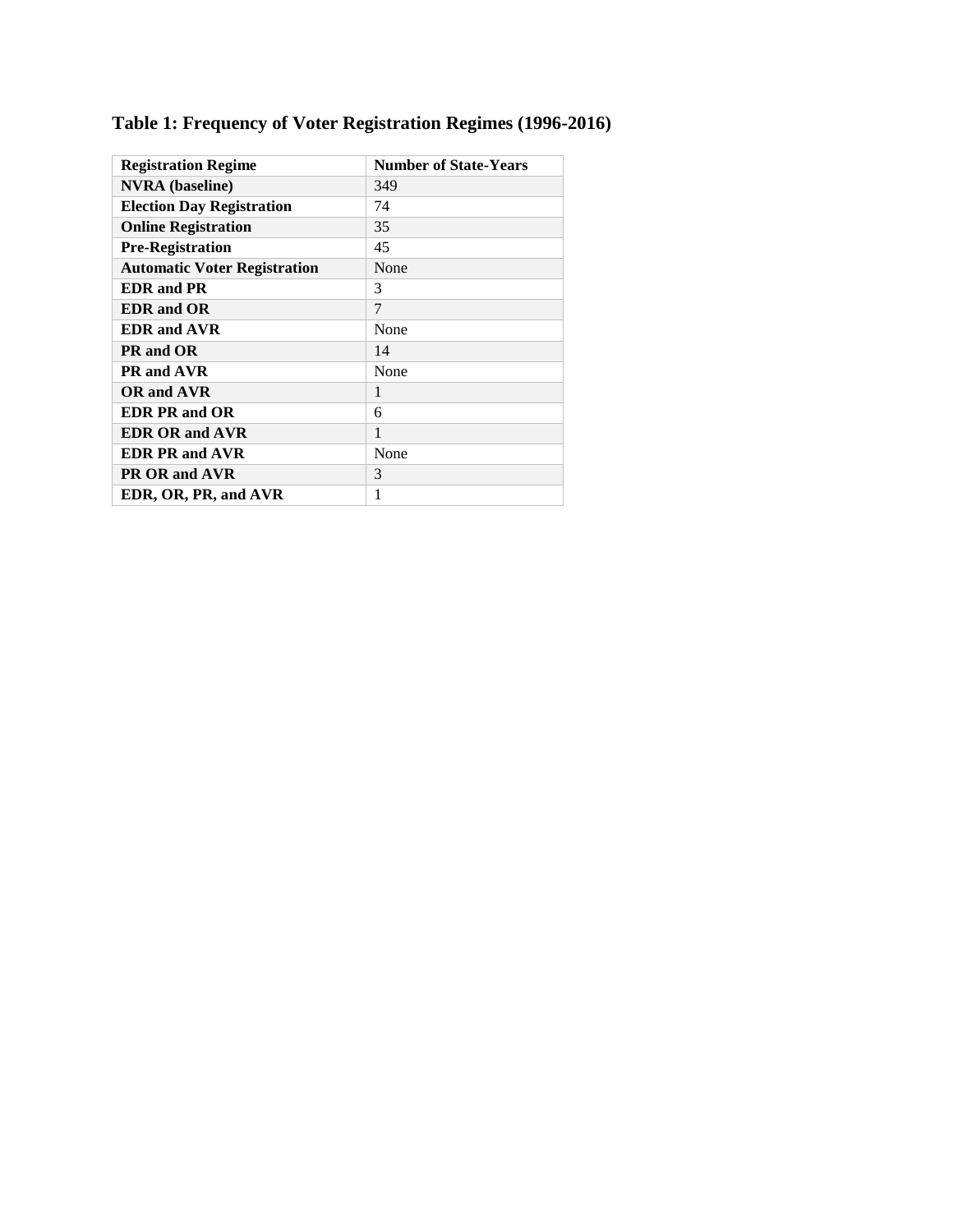|                                      | All Observations     |                     | 18-22 Year-olds Only |                     |
|--------------------------------------|----------------------|---------------------|----------------------|---------------------|
|                                      | Registered           | Voted               | Registered           | Voted               |
| Election Day Registration (EDR)      | $-0.02***$           | $0.11***$           | $0.42***$            | $0.40***$           |
|                                      | (0.00)               | (0.00)              | (0.00)               | (0.00)              |
| Pre-Registration (PR)                | $0.05***$            | $0.21***$           | $0.23***$            | $0.33***$           |
|                                      | (0.00)               | (0.00)              | (0.00)               | (0.00)              |
| Online Registration (OR)             | $0.14***$            | $0.15***$           | $0.07***$            | $-0.04***$          |
|                                      | (0.00)               | (0.00)              | (0.00)               | (0.00)              |
| Online and Pre-registration          | $0.04***$            | $0.08***$           | $0.48***$            | $0.39***$           |
|                                      | (0.00)               | (0.00)              | (0.00)               | (0.00)              |
|                                      | $0.03***$            | $0.02***$           | $0.15***$            | $0.05***$           |
| Online and EDR                       |                      |                     |                      |                     |
|                                      | (0.00)<br>$-0.27***$ | (0.00)<br>$0.22***$ | (0.00)<br>$0.33***$  | (0.00)<br>$0.46***$ |
| EDR and Pre-registration             |                      |                     |                      |                     |
| Online, PR, and AVR                  | (0.00)               | (0.00)              | (0.00)               | (0.01)<br>$0.05***$ |
|                                      | $0.09***$            | $0.08***$           | $0.12***$            |                     |
|                                      | (0.00)               | (0.00)              | (0.00)               | (0.00)              |
| Online, EDR, and PR                  | $0.05***$            | $0.01***$           | $0.10***$            | $0.09***$           |
|                                      | (0.00)               | (0.00)              | (0.00)               | (0.00)              |
| EDR, PR, OR, and AVR                 | $0.01***$            | $0.06***$           | $0.05***$            | $0.18***$           |
|                                      | (0.00)               | (0.00)              | (0.00)               | (0.00)              |
| Female                               | $0.19***$            | $0.11***$           | $0.16***$            | $0.15***$           |
|                                      | (0.00)               | (0.00)              | (0.00)               | (0.00)              |
| Age                                  | $0.03***$            | $0.05***$           | $0.15***$            | $0.05***$           |
|                                      | (0.00)               | (0.00)              | (0.00)               | (0.00)              |
| Age $^{\wedge}2$                     | $-0.00***$           | $-0.00***$          |                      |                     |
|                                      | (0.00)               | (0.00)              |                      |                     |
| Education                            | $0.88***$            | $0.86***$           | 1.19***              | $0.88***$           |
|                                      | (0.00)               | (0.00)              | (0.00)               | (0.00)              |
| Education^2                          | $-0.07***$           | $-0.07***$          | $-0.12***$           | $-0.07***$          |
|                                      | (0.00)               | (0.00)              | (0.00)               | (0.00)              |
| Relative Income                      | $0.06***$            | $0.07***$           | $0.02***$            | $0.04***$           |
|                                      | (0.00)               | (0.00)              | (0.00)               | (0.00)              |
| White                                | $-0.39***$           | $-0.51***$          | $-0.17***$           | $-0.43***$          |
|                                      | (0.00)               | (0.00)              | (0.00)               | (0.00)              |
| Latino                               | $-0.23***$           | $-0.23***$          | $-0.42***$           | $-0.38***$          |
|                                      | (0.00)               | (0.00)              | (0.00)               | (0.00)              |
| Other                                | $-1.09***$           | $-1.24***$          | $-0.51***$           | $-0.75***$          |
|                                      | (0.00)               | (0.00)              | (0.00)               | (0.00)              |
| 1-2 Years at Current Address         | $0.24***$            | $0.33***$           | $0.06***$            | $0.29***$           |
|                                      | (0.00)               | (0.00)              | (0.00)               | (0.00)              |
| 3-4 Years at Current Address         | $0.48***$            | $0.56***$           | $0.27***$            | $0.53***$           |
|                                      | (0.00)               | (0.00)              | (0.00)               | (0.00)              |
| More than 5 Years at Current Address | $0.76***$            | $0.87***$           | $0.44***$            | $0.64***$           |
|                                      |                      |                     |                      |                     |

## **Table 2: Impact of Registration Innovations on Individual Registration and Voting Status**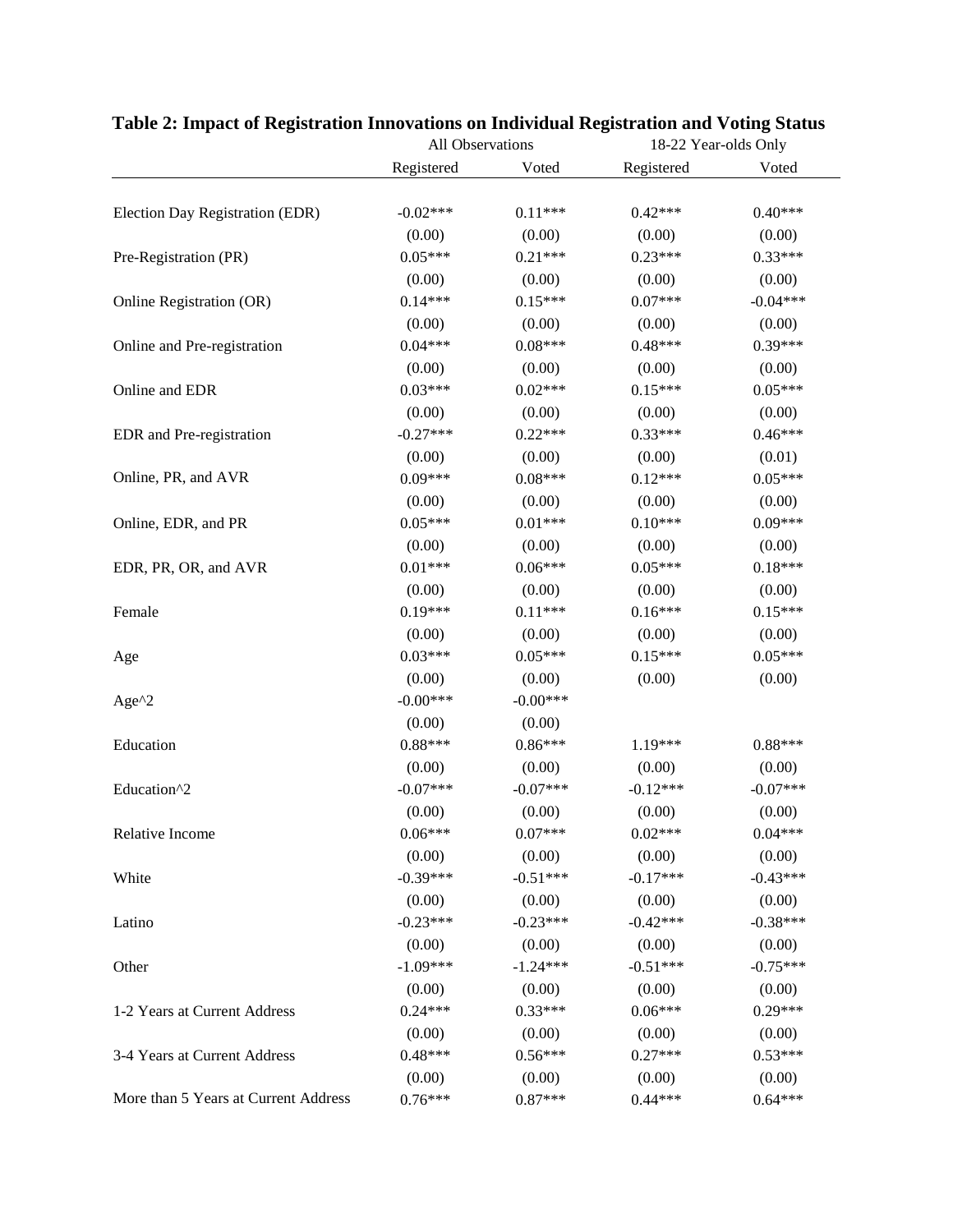|                               | (0.00)     | (0.00)     | (0.00)     | (0.00)     |
|-------------------------------|------------|------------|------------|------------|
| Residence in a Southern State | $-0.83***$ | $-0.87***$ | $-0.13***$ | $-0.56***$ |
|                               | (0.00)     | (0.00)     | (0.00)     | (0.00)     |
| Residence in North Dakota     | $0.36***$  | $-0.36***$ | $0.83***$  | $-0.03***$ |
|                               | (0.00)     | (0.00)     | (0.00)     | (0.00)     |
| Constant                      | $-2.14***$ | $-3.59***$ | $-4.79***$ | $-3.46***$ |
|                               | (0.00)     | (0.00)     | (0.00)     | (0.00)     |
| <b>State Fixed Effects</b>    | <b>YES</b> | <b>YES</b> | <b>YES</b> | <b>YES</b> |
| <b>Year Fixed Effects</b>     | <b>YES</b> | <b>YES</b> | <b>YES</b> | <b>YES</b> |
| <b>Observations</b>           | 793,882    | 803,948    | 60,554     | 62,527     |
| Pseudo $R^2$                  | 0.14       | 0.19       | 0.10       | 0.14       |

Notes: Cells report logit coefficients. The survey data is weighted to account for survey non-response with regard to self-reported voting (Hur and Achen 2013). Black respondents are the reference race/ethnicity category. Respondents living at their current address for less than a year are the reference category for residence length variables. Standard errors in parentheses. \*\*\* p<0.001, \*\* p<0.01, \* p<0.05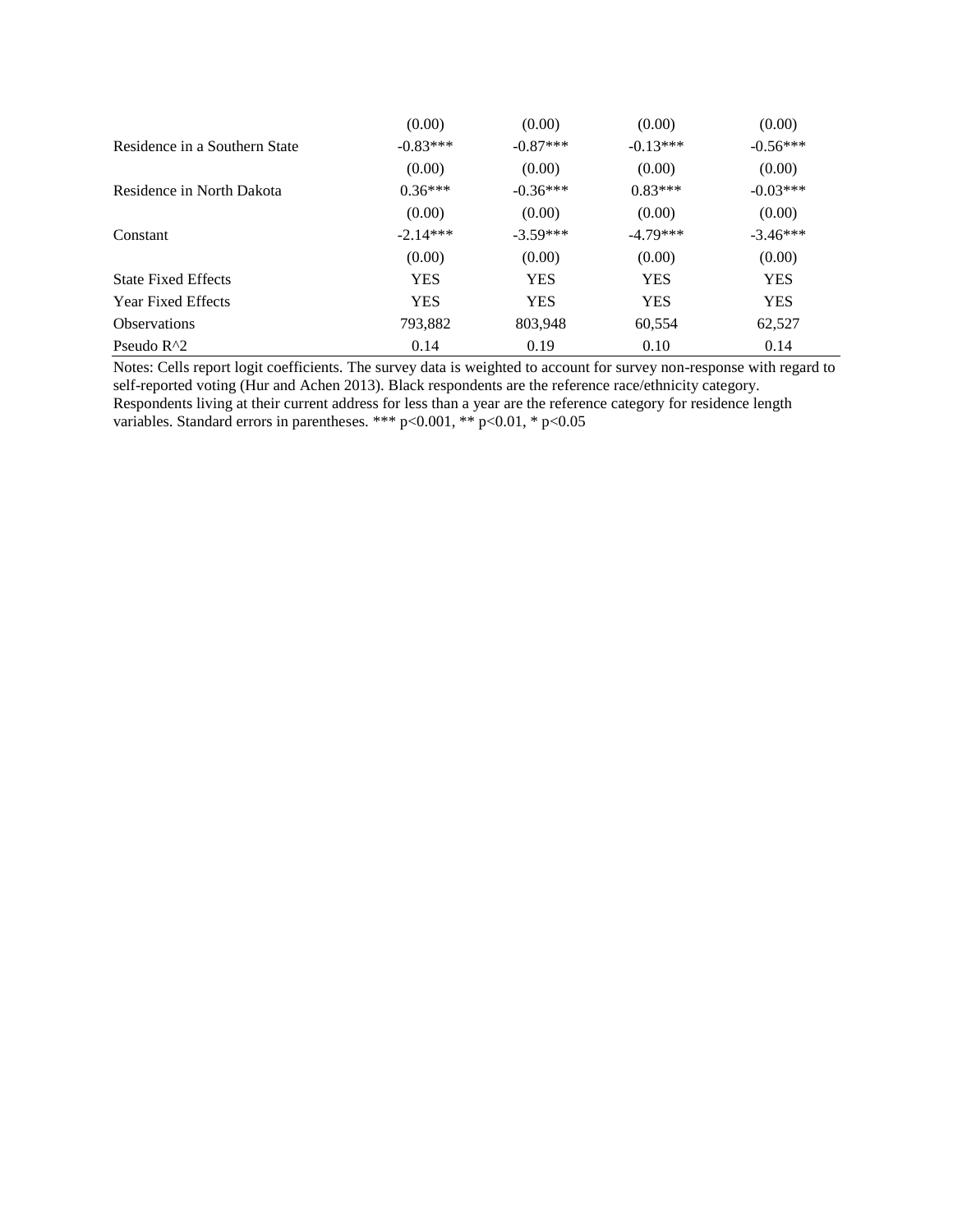## **Appendix A: Data Sources**

| <b>Registration Innovations</b>                   |                                                                                                |  |
|---------------------------------------------------|------------------------------------------------------------------------------------------------|--|
| <b>Election Day</b>                               | $0$ – Closing Dates                                                                            |  |
| Registration                                      | 1 – Election Day Registration                                                                  |  |
| <b>Online Registration</b>                        | 0-Not facilitated by online platform                                                           |  |
|                                                   | $1 - Facilitated by online platform$                                                           |  |
| Automatic Voter                                   | $0 - No$                                                                                       |  |
| Registration                                      | $1 - Yes$                                                                                      |  |
| Pre-registration                                  | $0$ – No (includes states that only allow for those who will be 18 before election day to pre- |  |
|                                                   | register)                                                                                      |  |
|                                                   | $1 - Yes$                                                                                      |  |
| Socio-Demographic Variables (From CPS)            |                                                                                                |  |
| Female                                            | $0 = Male$                                                                                     |  |
|                                                   | $1 =$ Female                                                                                   |  |
| Age                                               | The Respondent's age in years (18-90)                                                          |  |
| Race                                              | $1 - White$ , non-Latino                                                                       |  |
|                                                   | 2 - Black, non-Latino                                                                          |  |
|                                                   | $3 - Latino$                                                                                   |  |
|                                                   | 4 - Other                                                                                      |  |
| Education                                         | $1 -$ Less than high school diploma                                                            |  |
|                                                   | $2 - High school diploma$<br>3 - Some college but no degree                                    |  |
|                                                   | 4 - Associate's degree                                                                         |  |
|                                                   | $5 - College$ degree                                                                           |  |
|                                                   | 6 - Master's, professional, or doctoral degree                                                 |  |
| Residence Length                                  | 1 - Less than one year at current address                                                      |  |
|                                                   | $2 - 1 - 2$ years at current address                                                           |  |
|                                                   | $3 - 3 - 4$ years at current address                                                           |  |
|                                                   | $4 -$ More than 5 years at current address                                                     |  |
|                                                   | Voting and Registration (post-election) (From CPS)                                             |  |
| Self-reported Voter                               | $0 = Did$ not vote                                                                             |  |
| Turnout                                           | $1 = V$ oted                                                                                   |  |
| Self-reported                                     | $0 = Not$ Registered                                                                           |  |
| <b>Registration Status</b>                        | $1 =$ Registered (assumed if respondent had voted)                                             |  |
| State and Election Variables (Variety of Sources) |                                                                                                |  |
| South                                             | $0 = Not$ residing in a Southern state                                                         |  |
|                                                   | 1 = Residing in AL, AR, DE, FL, GA, KY, LA, MD, MS, NC, OK, SC, TN, TX, VA, or                 |  |
|                                                   | WV                                                                                             |  |

Data Sources:

- National Council of State Legislatures:<http://www.ncsl.org/research/elections-and-campaigns.aspx>
- United States Census Bureau, Current Population Survey, Voting and Registration Supplements: <http://www.census.gov/topics/public-sector/voting.html>
- U.S. Census Bureau defines the Southern region of the United States: [https://www2.census.gov/geo/pdfs/maps-data/maps/reference/us\\_regdiv.pdf](https://www2.census.gov/geo/pdfs/maps-data/maps/reference/us_regdiv.pdf)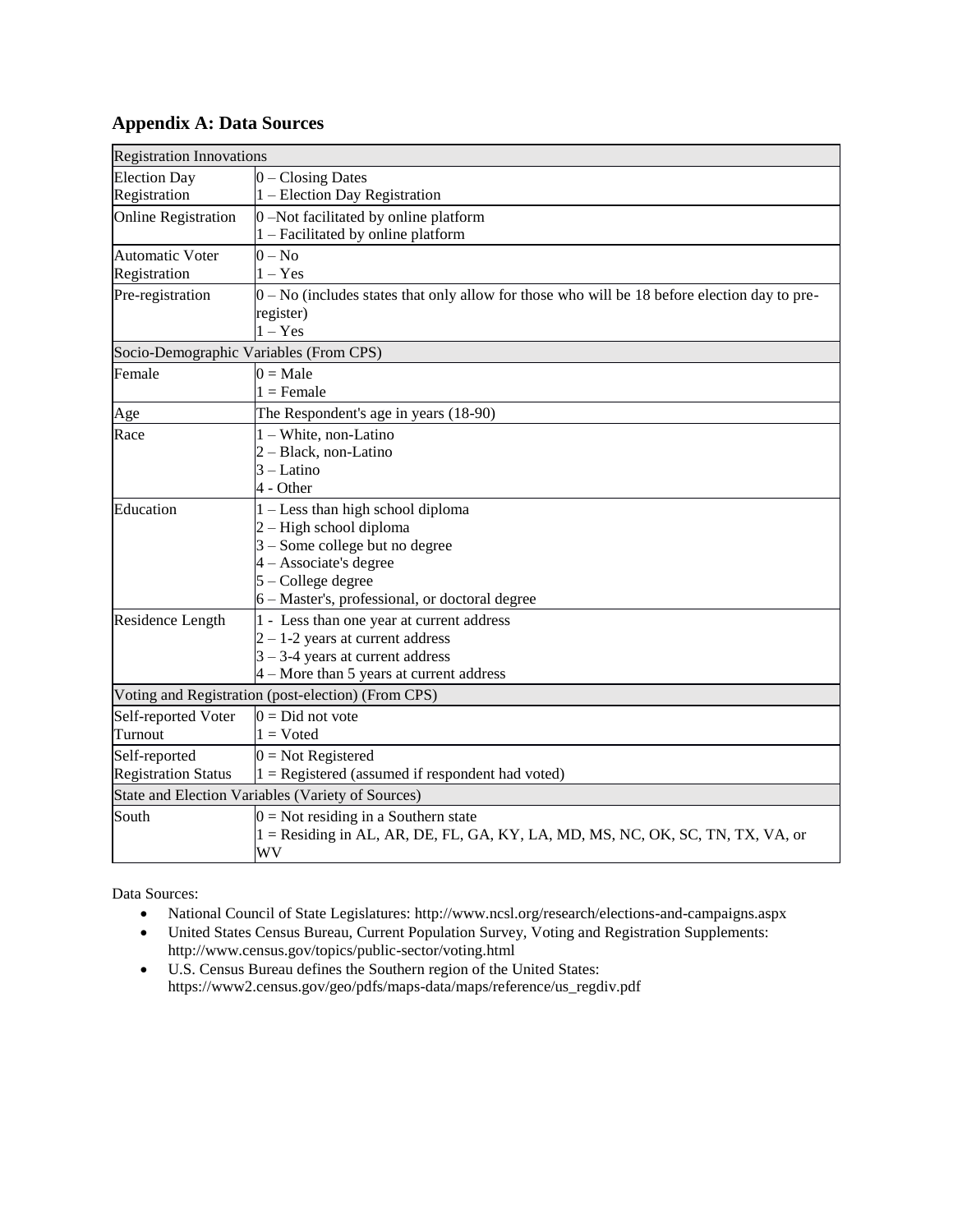## **Appendix B: Lagged Pre-Registration (Robustness Check)**

Unlike other laws that are experienced by the entire population immediately after they come into effect, the impact of pre-registration may only be felt one or two years later when the preregistered citizens are eligible to vote. Because elections are held every two years, the laws implemented two years previously should have an impact on the population two years later. Thus, a lagged variable considering whether pre-registration was available two years prior to the election studied is used as a robustness check.

| <b>VARIABLES</b>                 | Registered | Voted      |
|----------------------------------|------------|------------|
|                                  |            |            |
| <b>Election Day Registration</b> | $-0.02***$ | $0.12***$  |
|                                  | (0.00)     | (0.00)     |
| Pre-registration                 | $0.04***$  | $0.18***$  |
|                                  | (0.00)     | (0.00)     |
| <b>Online Registration</b>       | $0.13***$  | $0.15***$  |
|                                  | (0.00)     | (0.00)     |
| EDR & PR                         | $-0.30***$ | $0.13***$  |
|                                  | (0.00)     | (0.00)     |
| EDR & OR                         | $0.02***$  | $0.10***$  |
|                                  | (0.00)     | (0.00)     |
| PR & OR                          | $0.05***$  | $0.10***$  |
|                                  | (0.00)     | (0.00)     |
| OR & Automatic Registration      | $-0.02***$ | $-0.26***$ |
|                                  | (0.00)     | (0.00)     |
| EDR, OR, & PR                    | $0.05***$  | $-0.00$    |
|                                  | (0.00)     | (0.00)     |
| EDR, OR, & AVR                   | $0.04***$  | $0.12***$  |
|                                  | (0.00)     | (0.00)     |
| OR, PR, & AVR                    | $0.09***$  | $0.09***$  |
|                                  | (0.00)     | (0.00)     |
| EDR, OR, PR, & AVR               | $0.01***$  | $0.08***$  |
|                                  | (0.00)     | (0.00)     |
| Female                           | $0.19***$  | $0.11***$  |
|                                  | (0.00)     | (0.00)     |
| Age                              | $0.03***$  | $0.05***$  |
|                                  | (0.00)     | (0.00)     |
| Age $^{\wedge}2$                 | $-0.00***$ | $-0.00***$ |
|                                  | (0.00)     | (0.00)     |
| Education                        | $0.88***$  | $0.86***$  |
|                                  | (0.00)     | (0.00)     |
| Education^2                      | $-0.07***$ | $-0.07***$ |
|                                  | (0.00)     | (0.00)     |
| Relative Income                  | $0.06***$  | $0.07***$  |
|                                  | (0.00)     | (0.00)     |
| White                            | $-0.39***$ | $-0.51***$ |
|                                  | (0.00)     | (0.00)     |
| Latino                           | $-0.23***$ | $-0.23***$ |
|                                  | (0.00)     | (0.00)     |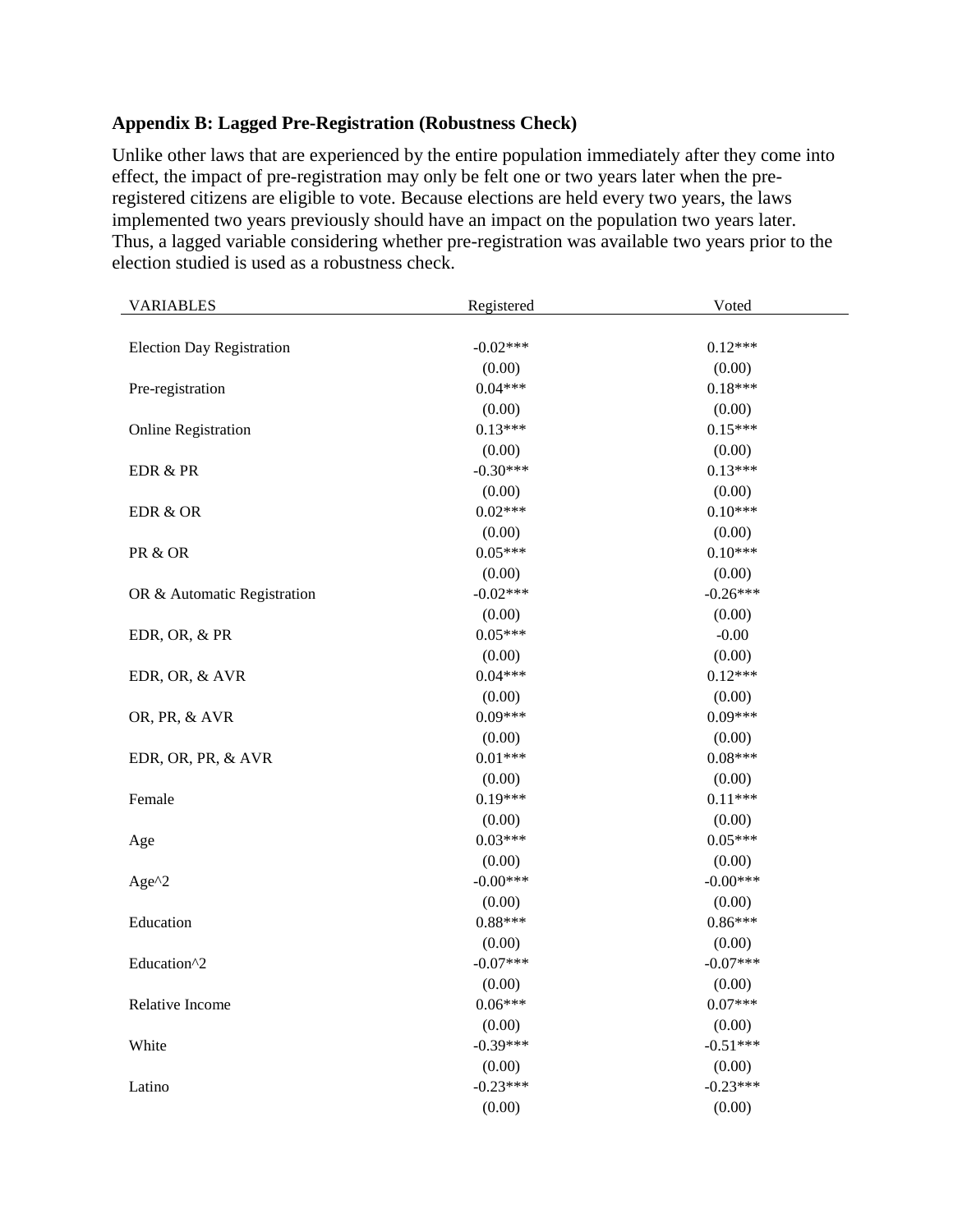| Other                                | $-1.09***$ | $-1.24***$ |
|--------------------------------------|------------|------------|
|                                      | (0.00)     | (0.00)     |
| 1-2 Years at Current Address         | $0.24***$  | $0.33***$  |
|                                      | (0.00)     | (0.00)     |
| 3-4 Years at Current Address         | $0.48***$  | $0.56***$  |
|                                      | (0.00)     | (0.00)     |
| More than 5 Years at Current Address | $0.76***$  | $0.87***$  |
|                                      | (0.00)     | (0.00)     |
| Residence in a Southern State        | $-0.83***$ | $-0.87***$ |
|                                      | (0.00)     | (0.00)     |
| Residence in North Dakota            | $0.36***$  | $-0.36***$ |
|                                      | (0.00)     | (0.00)     |
| Constant                             | $-2.14***$ | $-3.59***$ |
|                                      | (0.00)     | (0.00)     |
| <b>State FE</b>                      | <b>YES</b> | <b>YES</b> |
| Year FE                              | <b>YES</b> | <b>YES</b> |
| <b>Observations</b>                  | 793,882    | 803,948    |
| Pseudo R <sub>2</sub>                | 0.14       | 0.19       |

*Notes: Black is the excluded race/ethnicity category. Less than 1 year at current address is excluded residence time category. Standard errors in parentheses. \*\*\* p<0.001, \*\* p<0.01, \* p<0.05*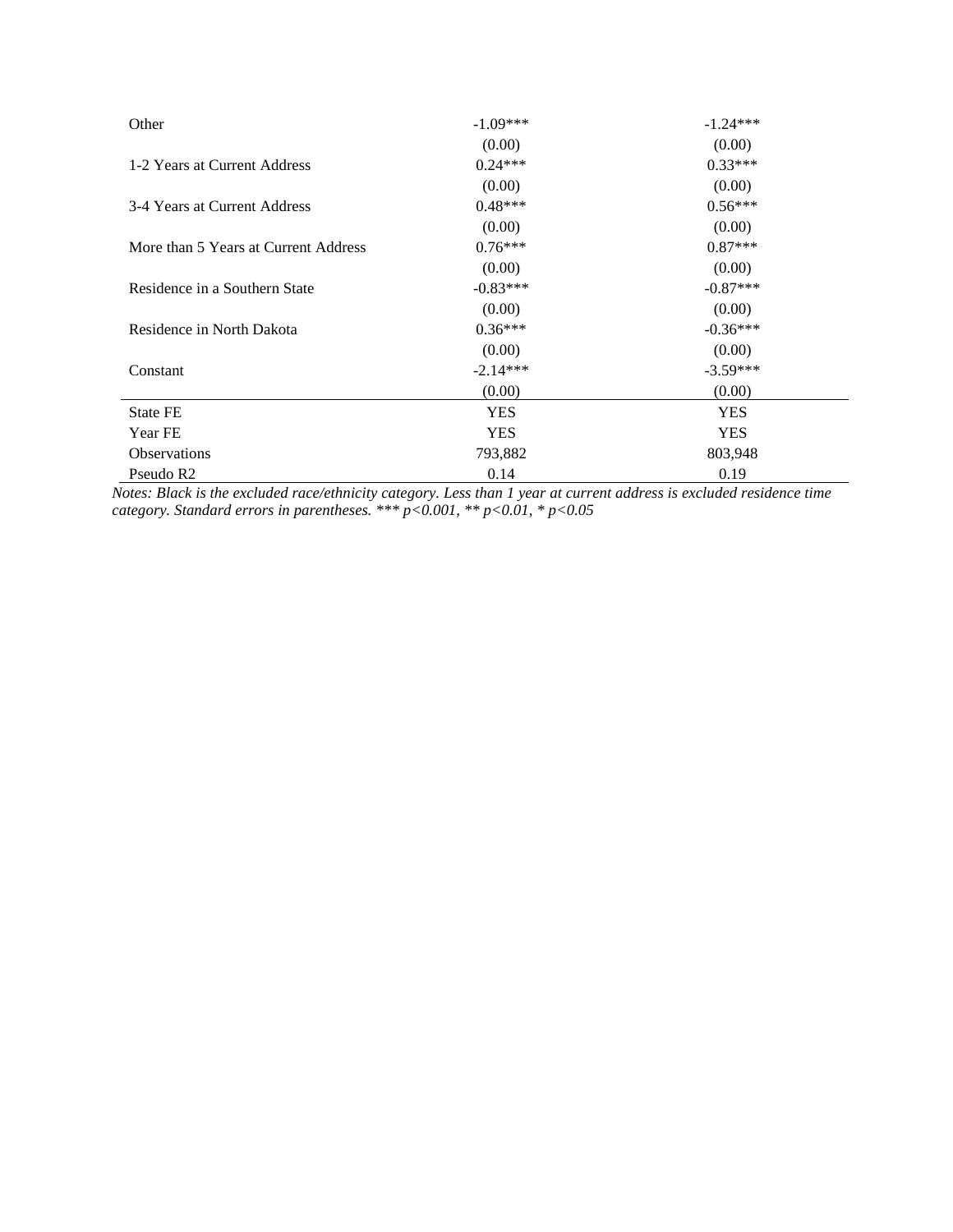## **Bibliography**

- Alvarez, R. M., Bailey, D., & Katz, J. (2011). An Empirical Bayes Approach to Estimating Ordinal Treatment Effects. Political Analysis, 19(1), 20-31.
- Ansolabehere, S., & Hersh, E. (2010). The Quality of Voter Registration Records: A State-by-State Analysis. Harvard University Department of Government Research Paper. Retrieved from

http://elections.wi.gov/sites/default/files/publication/65/the quality of voter registration records\_harvard\_\_10685.pdf

- Ansolabehere, S., & Konisky, D. M. (2006). The Introduction of Voter Registration and Its Effect on Turnout. Political Analysis, 14(1), 83-100.
- Barreto, M. A., Glaser, B., MacDonald, K., Collingwood, L., Pedraza, F., & Pump, B. (2010). Online Voter Registration Systems in Arizona and Washington: Evaluating Usage, Public Confidence and Impelmentation Processes. Retrieved from [http://www.pewtrusts.org/~/media/legacy/uploadedfiles/pcs\\_assets/2010/onlinevoterregpdf](http://www.pewtrusts.org/~/media/legacy/uploadedfiles/pcs_assets/2010/onlinevoterregpdf.pdf) [.pdf](http://www.pewtrusts.org/~/media/legacy/uploadedfiles/pcs_assets/2010/onlinevoterregpdf.pdf)
- Blinder, A., & Fausset, R. (2016). Federal Judge Upholds North Carolina Voter Rules. The New York Times. Retrieved from [http://www.nytimes.com/2016/04/26/us/politics/federal](http://www.nytimes.com/2016/04/26/us/politics/federal-judge-upholds-north-carolina-voter-id-law.html?hp&action=click&pgtype=Homepage&clickSource=story-heading&module=second-column-region®ion=top-news&WT.nav=top-news)[judge-upholds-north-carolina-voter-id-](http://www.nytimes.com/2016/04/26/us/politics/federal-judge-upholds-north-carolina-voter-id-law.html?hp&action=click&pgtype=Homepage&clickSource=story-heading&module=second-column-region®ion=top-news&WT.nav=top-news)

[law.html?hp&action=click&pgtype=Homepage&clickSource=story-](http://www.nytimes.com/2016/04/26/us/politics/federal-judge-upholds-north-carolina-voter-id-law.html?hp&action=click&pgtype=Homepage&clickSource=story-heading&module=second-column-region®ion=top-news&WT.nav=top-news)

- [heading&module=second-column-region&region=top-news&WT.nav=top-news](http://www.nytimes.com/2016/04/26/us/politics/federal-judge-upholds-north-carolina-voter-id-law.html?hp&action=click&pgtype=Homepage&clickSource=story-heading&module=second-column-region®ion=top-news&WT.nav=top-news) Braconnier, C., Dormagen, J., & Pons, V. (2017). Voter Registration Costs and Disenfranchisement: Experimental Evidence from France. The American Political Science Review 111(3), 584-604.
- Brady, H. E., Verba, S., & Schlozman, K. K. (1982). Beyond SES: A Resource Model of Participation. American Political Science Review, 89(2), 271-274.
- Brians, C. L., & Grofman, B. (1999). When Registration Barriers Fall, Who Votes? An Empirical Test of a Rational Choice Model. Public Choice, 99(1/2), 161-176.
- Brians, C. L., & Grofman, B. (2001). Election Day Registration's Effect on U.S. Voter Turnout. Social Science Quarterly, 82(1), 170-183.
- Burden, B., Canon, D., Mayer, K., & Moynihan, D. (2014). Election Laws, Mobilization, and Turnout: The Unanticipated Consequences of Election Reform. American Journal of Political Science, 58(1), 95-109.
- Carpini, M. X. D., & Keeter, S. (1996). What Americans Know about Politics and Why it Matters. New Haven: Yale University Press.
- Cherry, C. (2012). Increasing Youth Participation: The case for a national voter pre-registration law. University of Michigan Journal of Law Reform, 45(2).
- Childs, S. (2004). A British Gender Gap? Gender and Political Participation. The Political Quarterly, 75(4), 422-424.
- Downs, A. (1957). An Economic Theory of Democracy. New York: Harper & Row.
- Erikson, R. (1981). Why do people vote? Because they are registered. American Politics Quarterly, 9(8), 259-276.
- Fowler, J. H. (2006). Habitual Voting and Behavioral Turnout. The Journal of Politics, 68(02), 335-344.
- Garnett, H. A. (2017). Evaluating Online Registration in the 2015 Canadian Election. Paper presented at the Canadian Political Science Association Annual Meeting, Toronto.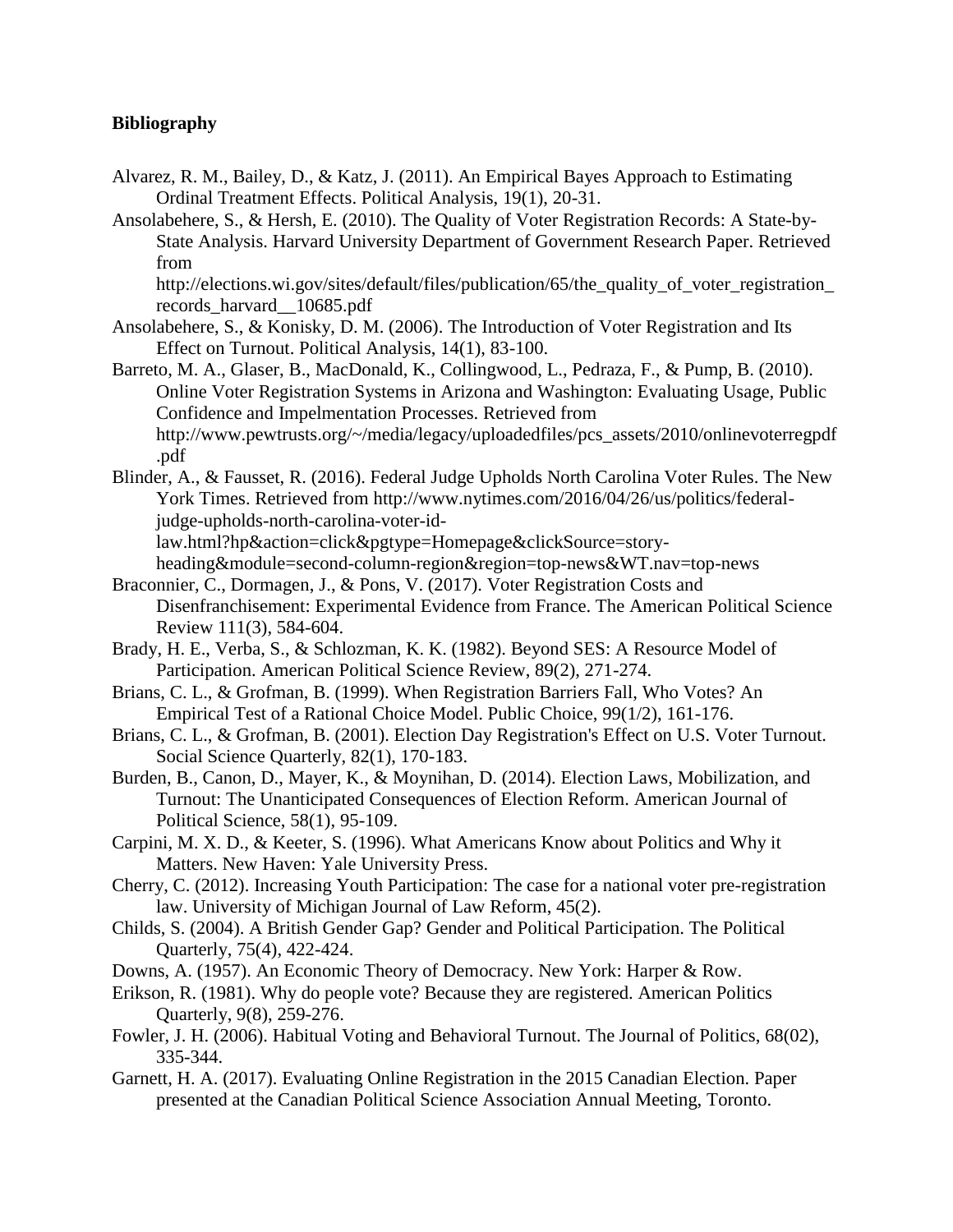- Gerber, A. S., Green, D. P., & Shachar, R. (2003). Voting May Be Habit-Forming: Evidence from a Randomized Field Experiment. American Journal of Political Science American Journal of Political Science, 47(3).
- Griffin, R., Gronke, P., Wang, T., & Kennedy, L. (2017). Who Votes with Automatic Voter Registration? Impact Analysis of Oregon's First-in-the-Nation Program. A report of the Center for American Progress.

[https://www.americanprogress.org/issues/democracy/reports/2017/06/07/433677/votes](https://www.americanprogress.org/issues/democracy/reports/2017/06/07/433677/votes-automatic-voter-registration/)[automatic-voter-registration/](https://www.americanprogress.org/issues/democracy/reports/2017/06/07/433677/votes-automatic-voter-registration/)

- Hanmer, M. J. (2009). Discount Voting: Voter Registration Reforms and Their Effects. New York: Cambridge University Press.
- Hanmer, M. J., & Ozan Kalkan, K. (2013). Behind the Curve: Clarifying the Best Approach to Calculating Predicted Probabilities and Marginal Effects from Limited Dependent Variable Models. American Journal of Political Science, 57(1), 263-277.
- Hansen, J. H. (2016). Residential Mobility and Turnout: The Relevance of Social Costs, Timing and Education. Political Behavior (4).
- Highton, B. (1997). Easy Registration and Voter Turnout. The Journal of Politics, 59(2), 565-575.
- Highton, B. (2000). Residential Mobility, Community Mobility, and Electoral Participation. Political Behavior, 22(2), 109-120.
- Highton, B. (2004). Voter Registration and Turnout in the United States. PPS Perspectives on Politics, 2(03).
- Holbein, J. B., & Hillygus, D. S. (2015). Making Young Voters: The Impact of Preregistration on Youth Turnout. American Journal of Political Science.
- Huang, C., & Sheilds, T. G. (2000). Interpretation of Interaction Effects in Logit and Probit Analyses: Reconsidering the Relationship Between Registration Laws, Education, and Voter Turnout. American Politics Quarterly, 28(1), 80-95.
- Hur, A., & Achen, C. H. (2013). Coding Voter Turnout Responses in the Current Population Survey. Public Opinion Quarterly.
- Jankowski, T. B., & Strate, J. M. (1995). Modes of Participation Over the Adult Life Span. Political Behavior, 17(1), 89-106.
- Justice, B. C. f. (2017). Automatic Voter Registration. Retrieved from <https://www.brennancenter.org/analysis/automatic-voter-registration>
- Kam, C. D., & Palmer, C. L. (2008). Reconsidering the Effects of Education on Political Participation. The Journal of Politics, 70(3), 612-631.
- Knee, M. R., & Green, D. P. (2011). The Effects of Registration Laws on Voter Turnout: An Updated Assessment In P. M. Sniderman & B. Highton (Eds.), Facing the Challenge of Democracy: Explorations in the Analysis of Public Opinion and Political Participation. Princeton: Princeton University Press.
- Leighley, J. E., & Nagler, J. (2014). Who Votes Now? Demographics, Issues, Inequality, and Turnout in the United States. Princeton: Princeton University Press.
- Leighley, J. E., & Vedlitz, A. (1999). Race, Ethnicity, and Political Participation: Competing Models and Contrasting Explanations. The Journal of Politics, 61(4), 1092-1114.
- Mayer, A. K. (2011). Does Education Increase Political Participation? The Journal of Politics, 73(3), 633–645.
- McDonald, M. P., & Thornburg, M. (2010). Registering the Youth Through Voter Preregistration. NYU Journal of Legislation and Public Policy.